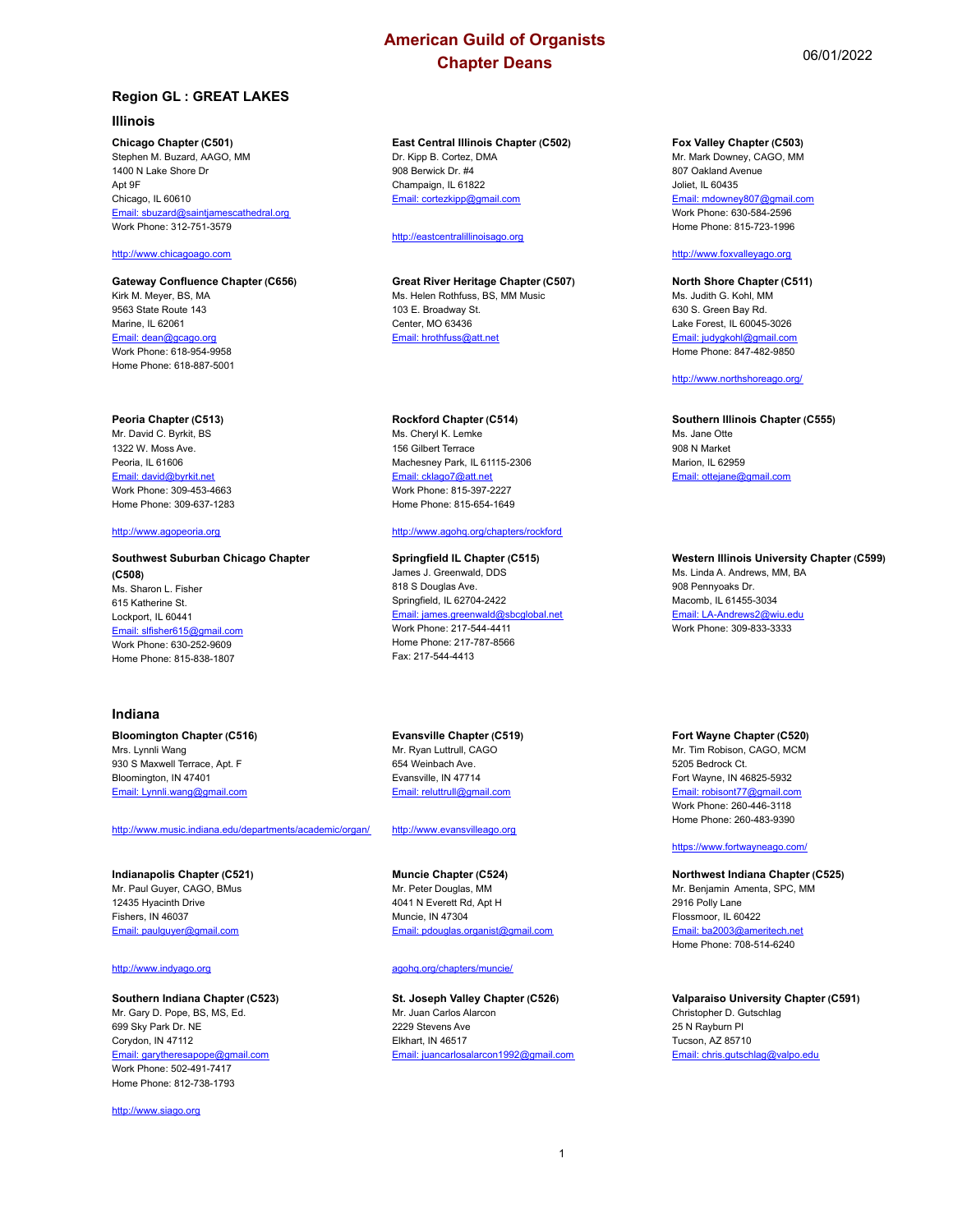## **Region GL : GREAT LAKES**

## **Kentucky**

**Lexington Chapter (C528)** Mrs. Jane H. Johnson, CAGO, BMME, MA, MM 3456 Belvoir Drive Lexington, KY 40502-3264 Email: jhjohn@email.uky.edu Work Phone: 859-257-1709 Home Phone: 859-277-0327 Fax: 859-276-2985

## <http://www.agolexington.org>

## **Michigan**

**Ann Arbor Chapter (C531)** Mr. Elgin A. Clingaman 2520 Kimberley Rd. Ann Arbor, MI 48104-6449 Email: eclingaman@aol.com Work Phone: 734-668-1277

#### <http://www.annarborago.org>

#### **Grand Rapids Chapter (C542)** Carol A. McNally 2994 Chaminade Ct. SW Grandville, MI 49418 Email: c-mcnally@comcast.net Home Phone: 616-532-6786

#### [http://www.grago.org/](http://www.grago.org/
)

#### **Holland Area Chapter (C556)**

Ms. Julia A. Colingsworth, CAGO, MM,MA 439 Hayes St. Holland, MI 49424-6100 Email: juliamusicmaker@aol.com Home Phone: 616-796-0553

## hollandareaago.org

#### **Southwest Michigan Chapter (C541)** Dr. Stephen G. White 170 Garrison Avenue Battle Creek, MI 49017 Email: stephenwhite34@hotmail.com Work Phone: 269-965-2244, Ext: 15

<https://swmichiganago.org/>

#### **Louisville Chapter (C529)** Dr. Philip Brisson, DMA

621 Floral Ter. Louisville, KY 40208-2235 Email: pbrisson@cathedraloftheassumption.org Work Phone: 502-582-2971, Ext: 5220 Home Phone: 502-637-7530 Fax: 502-582-3919

<http://www.agolouisville.org>

## **Cherry Capital Area Chapter (C533)**

Ms. Sally A. Lewis, AAGO, M.Mus, NCTM 9766 Londolyn Bluff Traverse City, MI 49686-9228 Email: lewistvc@charter.net Home Phone: 231-941-8938

#### **Grand Rapids Chapter (C542)**

Dr. Julia M. Brown, DMA 2345 Robinson Rd SE Grand Rapids, MI 49506 Email: juliafumc@gmail.com

#### [http://www.grago.org/](http://www.grago.org/
)

#### **Muskegon-Lakeshore Chapter (C538)** Dr. Michael A. Match 2250 Torrent Street Muskegon, MI 49441 Email: tenormatch@aol.com Work Phone: 231-726-3254

## <http://mlagodotorg.wordpress.com/>

#### **Detroit Chapter (C534)**

Mr. Andrew Herbruck 5975 Harvard Street Detroit, MI 48224 Email: aherbruck@yahoo.com Home Phone: 734-355-8588

#### <http://www.detroitago.org>

#### **Greater Lansing Chapter (C536)** John Horak, BS BA MM 11232 Brickand Drive Grand Ledge, MI 48837 Email: jhorak@oursaviorlansing.org Work Phone: 517-882-8665, Ext: 107

## <https://www.agohq.org/chapters/greater-lansing/>

#### **Saginaw Valley Chapter (C540)**

Mr. James H. Gladstone, BA 917 Van Buren St. Saginaw, MI 48602-2329 Email: cantorjim@gmail.com Home Phone: 989-401-3933

<https://www.saginawago.com/>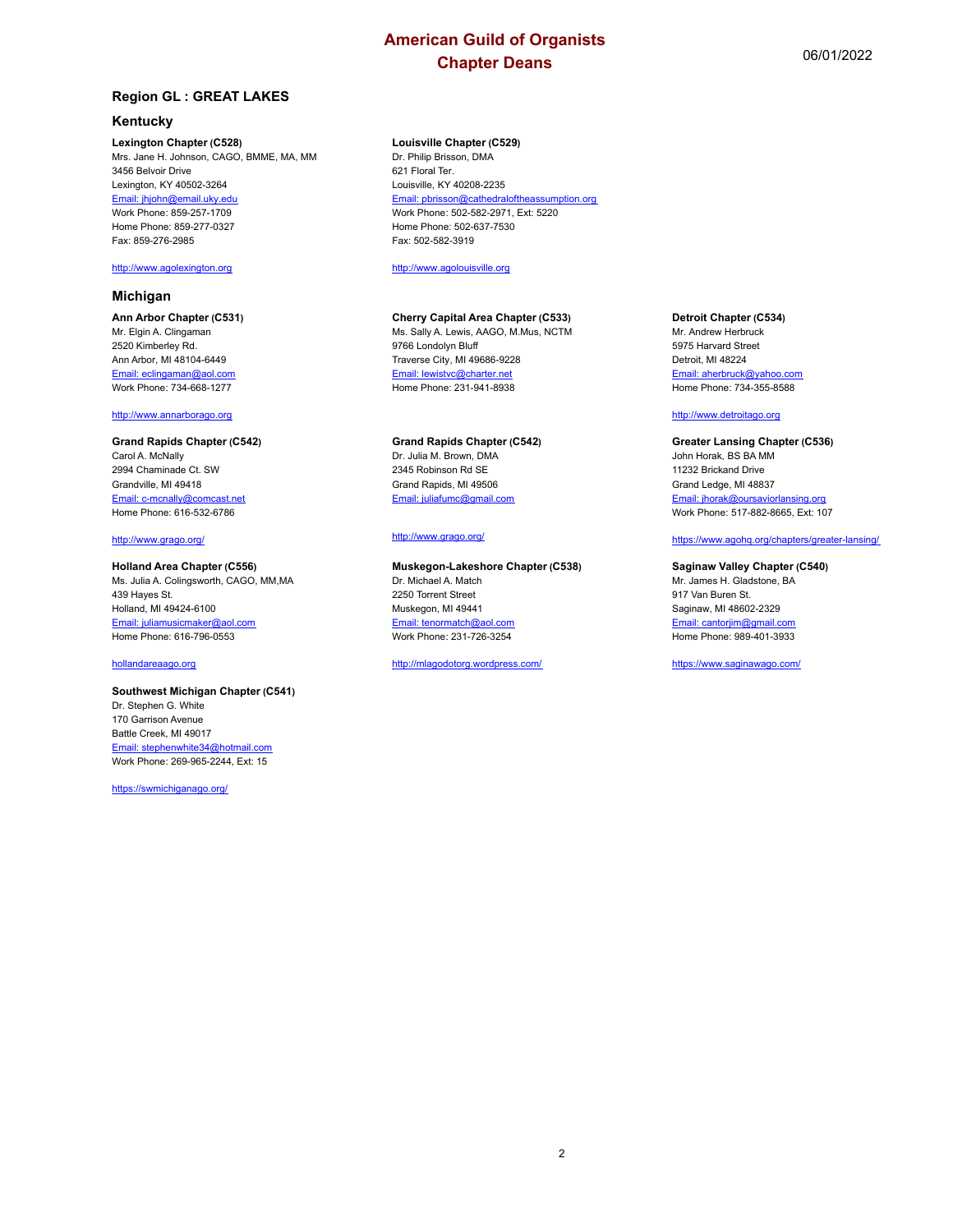## **Ohio**

**Akron Chapter (C543)** Mr. Mario S. Buchanan, CAGO, BMus 265 Millcreek Dr Akron, OH 44307 Email: free2bsicilian@yahoo.com

## <https://akronago.org/>

**Cleveland Chapter (C547)** Mrs. Carol A. Neff, CAGO 3750 Avondale Rd. Cleveland, OH 44122 Email: carol8861@aol.com Work Phone: 440-729-4006 Home Phone: 216-831-6836 Fax: 440-729-4221

#### <http://www.agocleveland.org>

**Lima Area Chapter (C549)** Mrs. Martha J. Hefner 400 Woodlawn Ave. Box 7209 LaFayette, OH 45854 Email: mjhefner@woh.rr.com Work Phone: 419-331-6195 Home Phone: 419-331-6195 Fax: 419-331-6195

#### **Toledo Chapter (C553)**

Mrs. Charlotte Mariasy, BMusEd 1614 Wildwood Rd. Toledo, OH 43614 Email: mariasy@saintroseonline.org Work Phone: 419-874-4559

<http://www.toledoago.org>

## **Canton Chapter (C544)**

Mrs. Nancymae Bower Scheurer, MA Education 1312 Presidents Street Louisville, OH 44641 Email: nbshymn@yahoo.com

#### <http://www.agohq.org/chapters/canton>

### **Columbus OH Chapter (C545)**

Mari Kay Dono, MBA 2041 Jervis Road Columbus, OH 43221 Email: cantormusic2018@gmail.com Work Phone: 614-262-1179

<http://www.agocolumbus.org>

### **Lorain County Chapter (C550)**

Mr. David Kazimir, BMus 185 Elm Street Oberlin, OH 44074-1553 Email: david.kazimir@oberlin.edu Work Phone: 440-775-8072 Home Phone: 978-290-0565

## <http://lcago.org>

#### **Youngstown Chapter (C554)**

Mr. James W. Shiell, SPC, MM, SPC 736 Genesee Ave NE Warren, OH 44483-4208 Email: jamesshiell@hotmail.com

<http://www.agohq.org/chapters/youngstown>

## **Cincinnati Chapter (C546)**

Mr. Edward L. Walter, MPA, JD 2554 Teaberry Ct. Burlington, KY 41005-9336 Email: terrafermata@aol.com Home Phone: 859-760-3381

#### <http://www.cincinnatiago.org/>

**Dayton Chapter (C548)** Dr. David Crean, DMA 323 Grafton Ave. Dayton, OH 45406 Email: david.crean@gmail.com Home Phone: 631-827-5070

<https://www.daytonago.org/>

## **Southeast Ohio Chapter (C559)**

Mr. Antony Bruno, MM P.O. Box 53 Chauncey, OH 45719 Email: tbruno@athenscatholic.org Home Phone: 304-280-2309

<http://www.seoago.weebly.com/>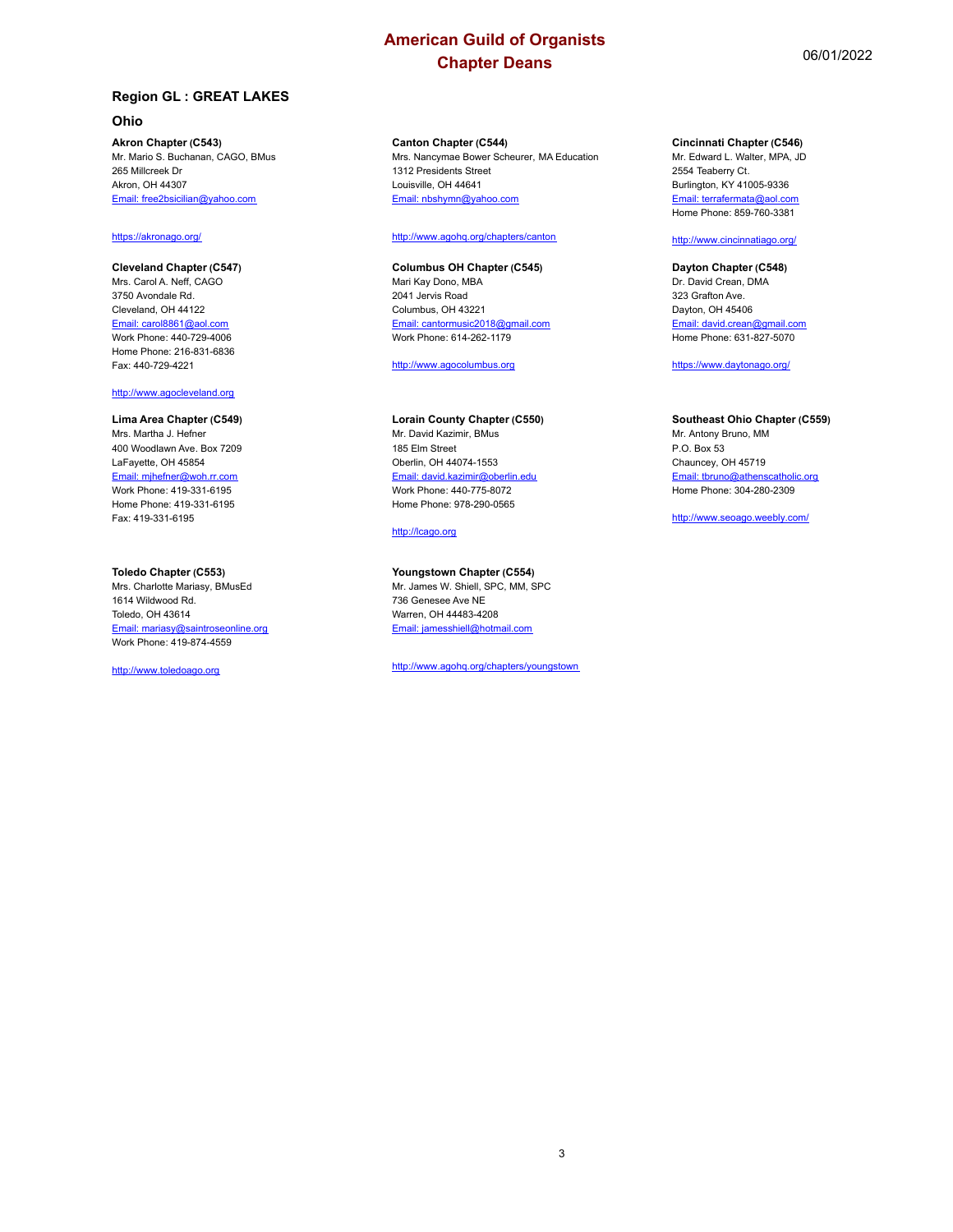## **Region MA : MID-ATLANTIC**

## **Delaware**

#### **Delaware Chapter (C301)**

Mr. David P. Schelat, MM 1005 Kirk Ave. Wilmington, DE 19806 Email: davidschelat@gmail.com Work Phone: 302-654-5371, Ext: 110 Fax: 302-654-5932

### <http://www.delawareago.org>

## **District of Columbia**

**District of Columbia Chapter (C303)** Mr. David K. Houston, MA 2301 Hildarose Dr. Silver Spring, MD 20902 Email: paris66man@yahoo.com Home Phone: 202-650-9403

<http://www.dcago.org/>

### **Maryland**

#### **Annapolis Chapter (C304)**

Mrs. Elizabeth (Betsy) H. Lord, CAGO, MEd 1385 Patuxent Ridge Rd. Odenton, MD 21113 Email: betsy.lord@icloud.com Work Phone: 410-268-1776

<https://annapolisago.org/>

#### **Cumberland Valley Chapter (C306)**

Ms. Deborah L. Zacher 317 W. Ninth St. Waynesboro, PA 17268 Email: dzacher@comcast.net Home Phone: 717-762-2709

#### <https://www.agohq.org/cumberlandvalley/>

#### **Salisbury Chapter (C344)**

Dr. Michael Stefanek, DMA 606 Irene Ave Salisbury, MD 21801 Email: mstefanek0205@gmail.com

<http://www.agohq.org/chapters/salisbury>

## **Southern Delaware Chapter (C302)**

Mr. Jon J. Rania 2 Eagle Dr. Rehoboth Beach, DE 19971 Email: jonrania@hotmail.com Work Phone: 302-734-5731 Home Phone: 302-227-8297 Fax: 856-963-2655

<https://www.agosouthernde.com/>

## **Baltimore Chapter (C305)**

Dr. Sean O'Connor, D.M.D. 2732 Saint Paul Street Baltimore, MD 21218 Email: SMatthewOConnor@gmail.com Home Phone: 484-903-6389

<https://www.baltimoreago.org/>

#### **Mid-Shore Maryland Chapter (C349)**

Mr. Wes Lockfaw, BA, MCM 29116 Superior Cir. Easton, MD 21601 Email: weslockfaw@christchurcheaston.org Home Phone: 410-822-2677

#### agohq.org/chapters/mid-shore-maryland

#### **Southern Maryland Chapter (C347)**

Ms. Susan Yoe 2351 Huntingfields Dr. Huntingtown, MD 20639 Email: sudsyoe62@gmail.com Home Phone: 410-535-1710

#### **Central Maryland Chapter (C346)**

Thomas M. Lang 14280 Ridenour Road Smithsburg, MD 21783 Email: tomlang63@gmail.com Work Phone: 304-725-5312 Home Phone: 860-930-9350

#### www.centralmarylandago.org

#### **Potomac Chapter (C307)**

Ms. Brenda J. Weiser, CAGO, MEd 3042 Chickweed Place Ijamsville, MD 21754-9307 Email: brenda.weiser@me.com Work Phone: 301-639-4396 Home Phone: 301-865-6113

<https://www.potomacago.com/>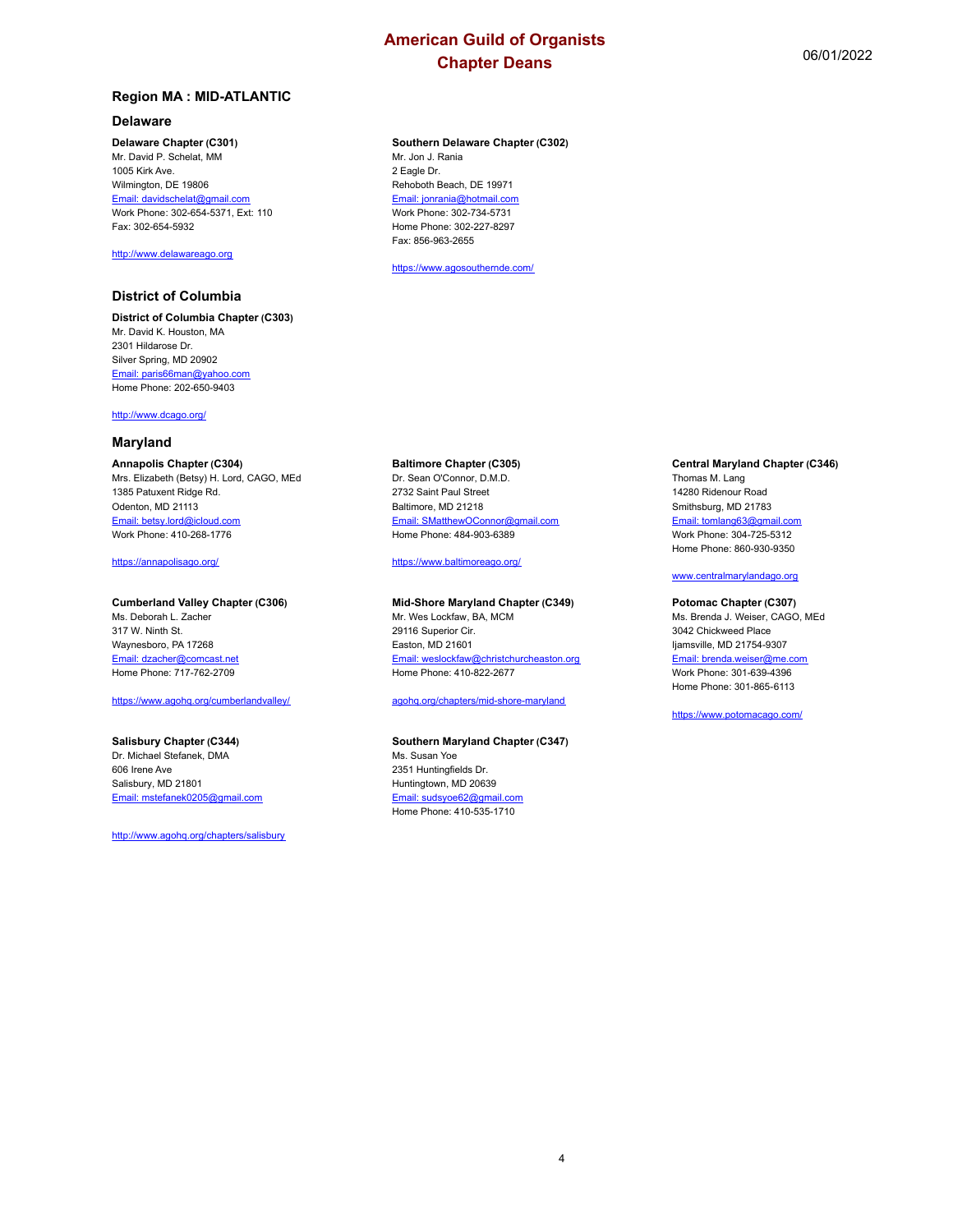## **Region MA : MID-ATLANTIC**

## **New Jersey**

**Central New Jersey Chapter (C201)** Mr. Noel D. Werner, CAGO, MMus, MTS 61 Nassau Street Princeton, NJ 08542 Email: noel.werner@nassauchurch.org Work Phone: 609-924-0103, Ext: 104

#### <https://www.agohq.org/centralnewjersey/>

**Northern New Jersey Chapter (C205)** Ms. June Marano-Murray, BM, MM 65 Lakeview St. River Edge, NJ 07661-1700 Email: junemaranomurray@gmail.com Work Phone: 212-749-2802 Home Phone: 201-488-2677

<http://www.northernnjago.org>

## **Southwest Jersey Chapter (C326)**

Mr. Jonathan L. Stark, BMus 33 Waverly Dr. Lumberton, NJ 08048-5029 Email: JonStark47@gmail.com Home Phone: 609-702-7236

<https://www.agohq.org/southwestjersey/>

## **Metropolitan New Jersey Chapter (C202)**

Ms. Kristin Dabaghian, MM 226 Oxford Ave. Saddle Brook, NJ 07663 Email: kjohnson88@aol.com Home Phone: 201-327-7676

#### <https://www.agohq.org/metronewjersey/>

#### **Ocean County Chapter (C207)**

Mrs. Barbara D'Ippolito, BMus 7 Aylesford Lane Manchester, NJ 08759-7341 Email: bd831985@hotmail.com Work Phone: 732-349-0871 Home Phone: 732-657-6281

<https://www.agohq.org/njoceancounty/>

#### **Middlesex Chapter (C203)**

Dr. Jody Velloso, DMA 7 Harrison St Jamesburg, NJ 08831 Email: drjodydoktor@gmail.com

### <http://www.mcago.org/>

#### **Southeast Jersey Chapter (C325)**

Mr. Scott J. Breiner Grace Lutheran Church 11 E Dawes Avenue Somers Point, NJ 08244 Email: scottyjim77@aol.com Work Phone: 609-927-3082 Home Phone: 609-399-6476 Fax: 609-399-3874

<https://www.agohq.org/southeastjersey/>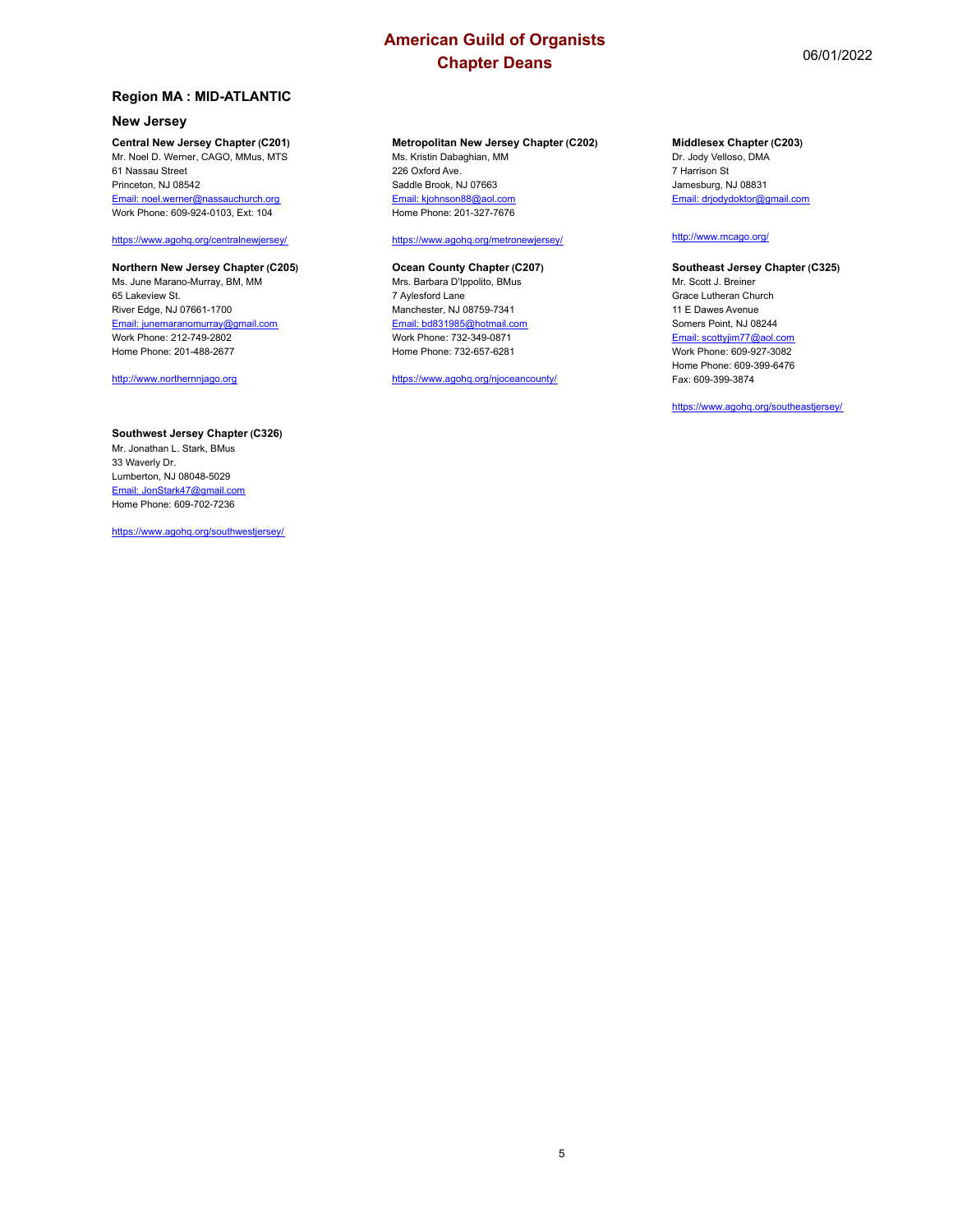## **Region MA : MID-ATLANTIC**

## **Pennsylvania**

## **Chambersburg Chapter (C309)**

Mr. Philip D. Shuman, Ch Mus Cert 120 Hilltop Rd. Newburg, PA 17240-9329 Email: shumannotes@embarqmail.com Work Phone: 717-264-4651 Home Phone: 717-423-6354

## **Greensburg Chapter (C390)**

Mr. Tyler Randolph, SPC, MM 10158 Deerfield Drive Irwin, PA 15642 Email: trandolph@dioceseofgreensburg.org Work Phone: 724-863-9550

#### <https://greensburgago.org/>

**Lancaster Chapter (C311)** Mr. Gregory R. Gehman, SPC, BME 2 Bill Dr Denver, PA 17517 Email: ggehman58@gmail.com Home Phone: 717-682-2872

#### <http://www.lancasterago.org>

**Philadelphia Chapter (C314)** Dr. Douglas J. Backman, Jr., EdD 342 Berkshire Rd Fairless Hills, PA 19030 Email: phillyago@gmail.com

<http://www.agophila.org>

## **Southeastern Pennsylvania Chapter (C316)**

Ms. Mary Eileen P. Johnston, BMus, MT-BC PO Box 699 Havertown, PA 19083-0699 Email: Sepaago@gmail.com

#### www.sepaago.org

## **York Chapter (C320)**

Mr. Victor L. Fields, MM 7194 Seneca Ridge Dr York, PA 17403-9490 Email: YorkAGODean@aol.com Work Phone: 717-843-8155

<http://www.yorkago.org>

#### **Duquesne University Chapter (C399)** Mr. Justin Feild

2030 Pioneer Ave Pittsburgh, PA 15226 Email: justinfeild@gmail.com

## **Harrisburg Chapter (C310)** Mr. Justin Myers, MM 61 Pisgah Hill Rd

Shermans Dale, PA 17090 Email: pastoralmusician@stjosephmech.org Work Phone: 717-766-9433

### <http://www.harrisburgago.org>

#### **Lehigh Valley Chapter (C312)** Mr. Eric G. Gombert, BMus 434 Auburn Ct Souderton, PA 18964 Email: egombert@sjat.org Work Phone: 610-435-1641

#### <http://www.lvago.org>

#### **Pittsburgh Chapter (C323)**

Mr. Kenneth G. Danchik, FAGO, MM 315 Marberry Drive Pittsburgh, PA 15215-1437 Email: kgdanchik@gmail.com Work Phone: 412-621-4951, Ext: 8 Home Phone: 412-784-0951

### <http://www.pitago.org>

## **State College Chapter (C324)**

Dr. Mark C. Ferraguto, AAGO, PhD 1109 Kathryn St. Boalsburg, PA 16827 Email: mferraguto@gmail.com Home Phone: 781-572-4951

#### **Erie Chapter (C322)**

Mr. Walter A. Gaber, BMus, MMus 11325 Tamarack Rd Waterford, PA 16441 Email: waltgaber@gmail.com

#### **Indiana, Pennsylvania Chapter (C350)**

Mr. Keith D. Ferguson, SPC 240 Hoop Hill Drive Smicksburg, PA 16256-5006 Email: keith@tri-countytruckcenter.com Home Phone: 724-286-9442

#### **Pennsylvania Northeast Chapter (C318)**

Mr. John M. Vaida 185 N. Main Street Shavertown, PA 18708 Email: jvaida@wyomingseminary.org Home Phone: 570-675-0993

## <https://agopane.org/>

## **Reading Chapter (C315)**

Mr. John C. Brewster, BMus 1906 Garfield Avenue Reading, PA 19609 Email: jbrewster@adventonline.net

<https://www.agohq.org/readingpa/>

## **Williamsport Chapter (C319)**

Mrs. Donna Z. Elkin 1379 Princeton Ave. Williamsport, PA 17701 Email: donnaelkin@gmail.com Home Phone: 570-323-7367

<https://www.agohq.org/williamsport/>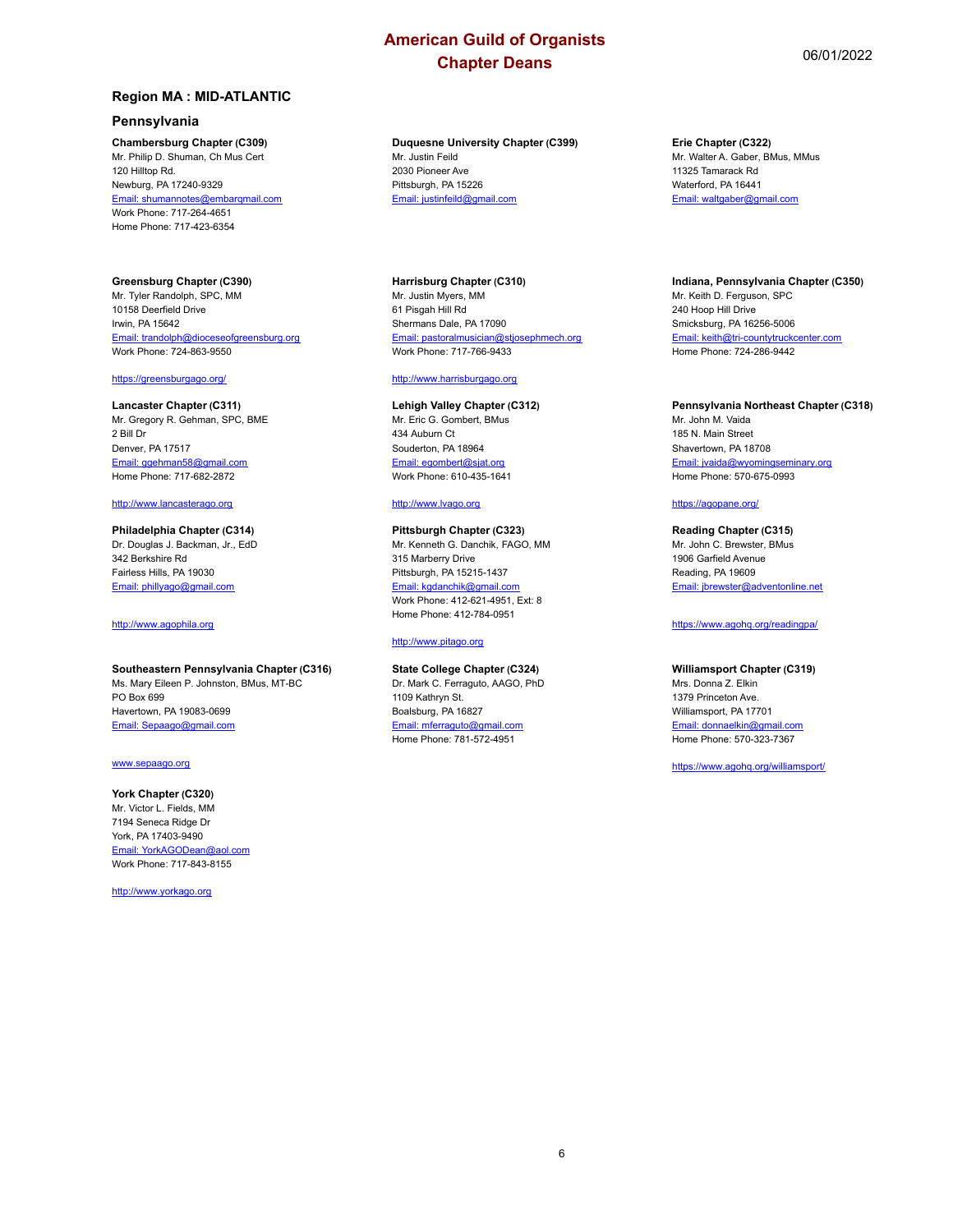## **Region MA : MID-ATLANTIC**

## **Virginia**

#### **Charlottesville-Albemarle Chapter (C328)**

Ms. Diane M. Kingsbury, BOrgan Perfo 250 Pantops Mountain Rd #7505 Charlottesville, VA 22911 Email: diane.kingsbury@outlook.com Home Phone: 434-972-2855

## agohq.org/chapters/charlottesville-albemarle

## **Richmond Chapter (C332)**

Mr. Scott Hayes, MM 1171 Joliette Rd. North Chesterfield, VA 23235 Email: scotthayes@mullerpipeorgan.com Work Phone: 804-288-7811, Ext: 108 Home Phone: 614-570-1162

<http://www.RichmondAGO.org>

### **Winchester Chapter (C338)**

Ms. Linda W. Beville, M.M. 1200 Caroline Street Winchester, VA 22601 Email: bevillel@verizon.net Home Phone: 540-722-2051

<http://winchesterago.com/>

## **West Virginia**

#### **Kanawha Chapter (C342)**

The Rev. David F. Donathan, MM 1221 Quarrier Street Charleston, WV 25301 Email: ddonathan@ccumwv.org Work Phone: 304-342-0192 Home Phone: 304-345-7915

<http://www.agohq.org/chapters/kanawha>

#### **Lynchburg Chapter (C329)**

Mr. Cory Whittier, BMus, MMus 217 Kirkley Circle Forest, VA 24551 Email: cory.whittier@gmail.com Work Phone: 434-384-6231 Home Phone: 434-534-2760

## <http://www.agohq.org/chapters/lynchburg>

#### **Roanoke Chapter (C333)** Mr. Jacob R. Gordon, CAGO, MM, MA 743 Spruce St Vinton, VA 24179

Email: jrgordon79@gmail.com <http://www.agoroanoke.org>

#### **Northern Virginia Chapter (C331)**

Mr. Ronald F. Butts-Boehmer, CAGO, Laurea PO Box 3051 Germantown, MD 20875-3051 Email: MusicDirector4MLC@gmail.com Work Phone: 276-806-2191

#### <http://www.novaago.org>

## **Tidewater Chapter (C336)**

Ms. Deborah L. Carr 5321 Parsonage Ct Virginia Beach, VA 23455-7101 Email: deborahcarr53@gmail.com Home Phone: 757-406-4970

<http://tidewaterago.org/>

**Monongahela Chapter (C348)** Mr. Brett T. Miller 35 Hart Avenue Buckhannon, WV 26201 Email: ozmodiar68@yahoo.com Home Phone: 304-517-3310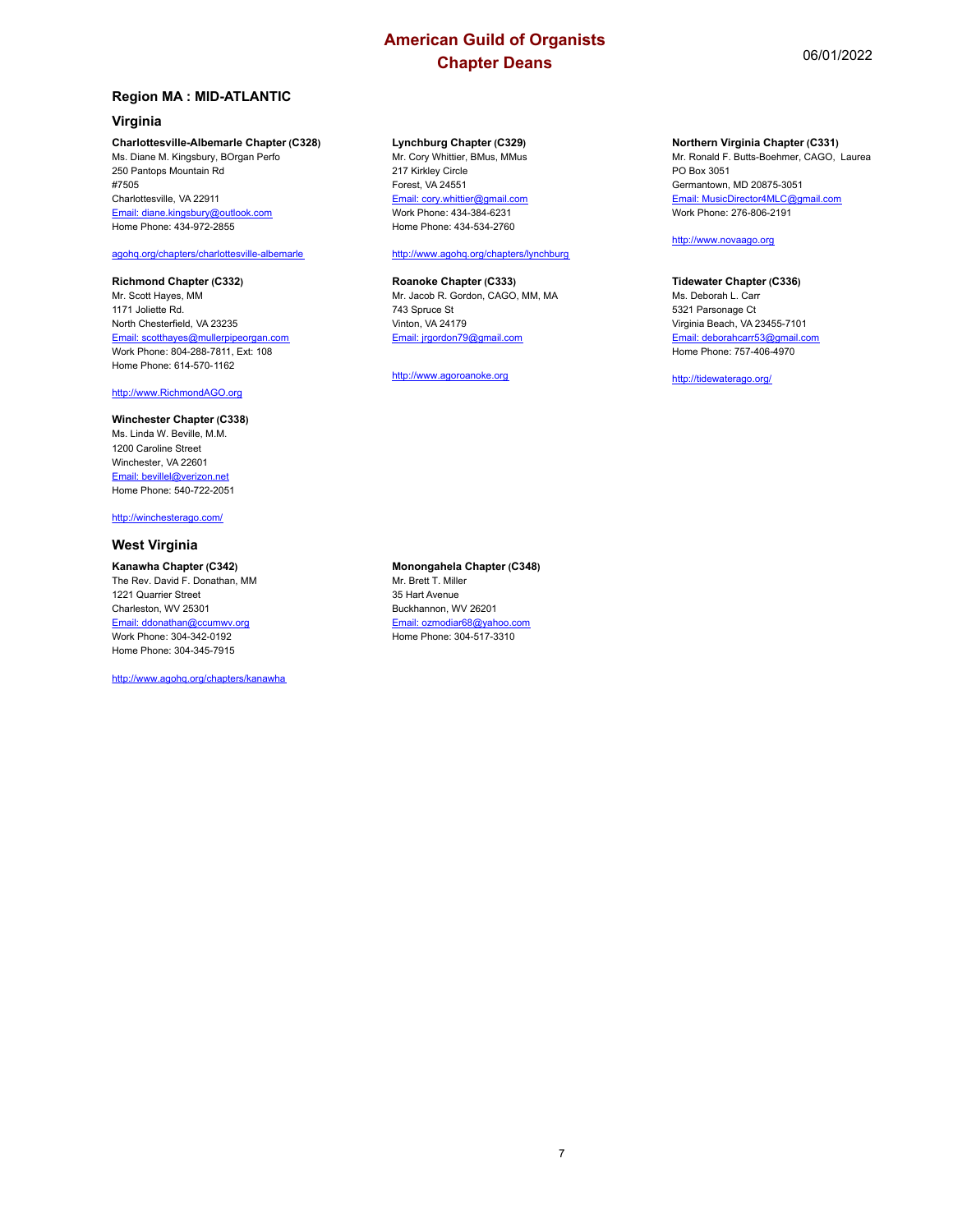## **Region NC : NORTH CENTRAL**

#### **Iowa**

#### **Blackhawk Chapter (C607)**

Mr. Christopher G. Nelson 3037 Farnam St Davenport, IA 52803 Email: chris@stpaulqc.org Work Phone: 563-326-3547, Ext: 214 Home Phone: 563-639-9050

### <http://www.agohq.org/chapters/blackhawk>

**North Iowa Chapter (C611)** Mrs. Cynthia K. Johnson 41316 90th Ave Thompson, IA 50478 Email: cyndyj@wctatel.net Home Phone: 641-584-2689

## **Kansas**

**Kansas State University Chapter (C691)** Mrs. Mary Ann Buhler, BMus, MLS 3023 James Ave. Manhattan, KS 66502 Email: mabuhler@cox.net Home Phone: 785-539-4026

<http://www.agohq.org/chapters/kansasstateuniversity>

#### **Minnesota**

**Arrowhead Chapter (C624)** Mr. Brian Kapp, BMus, MA 34 E Calvary Rd Duluth, MN 55803 Email: keyed88up@gmail.com Work Phone: 218-481-8463

www.arrowheadago.com

#### **Twin Cities Chapter (C628)**

Dr. Jacob Benda, DMA 7470 Canyon Curve Chanhassen, MN 55317 Email: jrbenda@stthomas.edu Work Phone: 651-962-6570

<http://www.tcago.wildapricot.org>

#### **Cedar Valley Chapter (C615)** Dr. Melody Steed 130 Rapids Square, #6 Waterloo, IA 50702 Email: melnkans@verizon.net

<http://www.uni.edu/ago/index.html>

## **River Valley Chapter (C614)**

Dr. Charles J. Barland, DMA 994 Patricia Ann Dr. Dubuque, IA 52003 Email: cbarland@dbq.edu Work Phone: 563-589-3564 Fax: 563-589-3482

<https://www.rivervalleyago.org>

## **Topeka Chapter (C621)**

Ms. Norma A. Pettijohn 6227 SW 40th Court Topeka, KS 66610-1392 Email: npett4@aol.com Work Phone: 785-233-9601 Home Phone: 785-272-3955 Fax: 785-232-4402

## **Sioux Trails Chapter (C626)**

Mrs. Grace K. Kunkel 241 Butterworth Street Apt. 3 Mankato, MN 56001 Email: grace.kunkel17@gmail.com

agosiouxtrails.org/

#### **Central Iowa Chapter (C609)**

Dr. Miriam S. Zach, PhD 922 5th St Ames, IA 50010 Email: minerva@iastate.edu Home Phone: 352-376-5471

<http://centraliowaago.weebly.com/>

## **Wichita Chapter (C622)**

Ms. Marlene C. Hallstrom, CAGO, MM 5311 E 27th St. N Wichita, KS 67220 Email: mchallstrom@gmail.com Work Phone: 316-304-6089 Home Phone: 316-687-3135

<http://www.agowichita.org/>

## **Southeast Minnesota Chapter (C627)**

Mr. Brian A. Williams, MMus PO Box 211 Lime Springs, IA 52155-0211 Email: briancromorne@gmail.com Work Phone: 507-282-9429 Home Phone: 563-566-2814

<http://www.semnago.org>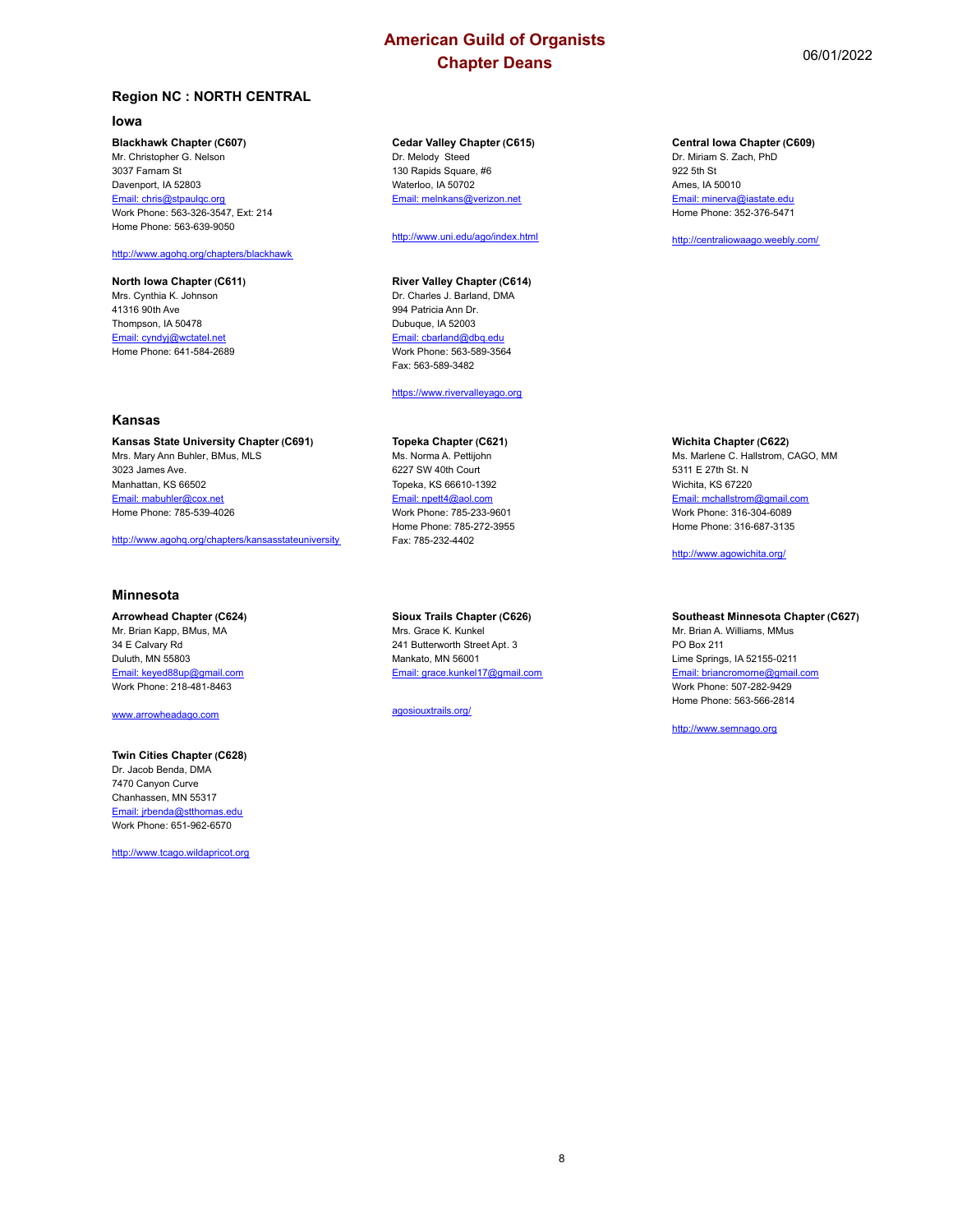## **Missouri**

#### **Central Missouri Chapter (C629)**

Mr. Dan R. Eckles 1423 Green Berry Rd. Jefferson City, MO 65101 Email: jceckles@hotmail.com

**St. Joseph Chapter (C632)** Mr. Thomas P. Smith, AAGO, MMus 112 W. Highland Ave. St. Joseph, MO 64505-2435 Email: tpsmith@stjoelive.com Work Phone: 816-261-9438, Ext: 212 Home Phone: 816-261-9438

#### <http://www.agostjoe.org>

## **Nebraska**

**Lincoln Chapter (C636)** Dr. Jeffrey N. Blersch, DMA 1726 N First St. Seward, NE 68434-1261 Email: jeffrey.blersch@cune.edu

#### <http://www.agolincoln.org>

## **North Dakota**

**Northern Valley Chapter (C655)** Mrs. Ruth A. Tuseth, MA 1709 University Avenue Grand Forks, ND 58203 Email: rtuseth@gmail.com Home Phone: 701-335-9029

## **South Dakota**

#### **South Dakota Chapter (C641)** Mr. Zachary D. Brockhoff 327 S Dakota Ave. Sioux Falls, SD 57104 Email: zbrockhoff@flcsf.org Work Phone: 605-339-1983, Ext: 260

www.sdago.org

## **Greater Kansas City Chapter (C630)**

Dr. Geoffrey Wilcken, DMA 3024 W 8 St Lawrence, KS 66049 Email: gwilckeng@gmail.com Work Phone: 816-842-0975 Home Phone: 785-749-3370

## <http://www.kcago.com>

**St. Louis Chapter (C633)** Mr. Richard L. Burk, CAGO, M.M. 4065 Blaine Ave. Saint Louis, MO 63110 Email: burkr@sbcglobal.net Work Phone: 314-367-0900 Home Phone: 314-256-1187

<http://www.agostlouis.org>

#### **Omaha Chapter (C638)**

Ms. Helen Jean Johnson 7037 North 54th St. Omaha, NE 68152 Email: jean.johnson.8@cox.net Home Phone: 402-571-7945

www.omahaago.org

## **Red River Valley Chapter (C640)**

Mr. Dillon J. Swanson 901 8th St S Cpo 4894 Moorhead, MN 56562 Email: swanson.dillon@gmail.com

<https://www.rrvago.org/>

### **Springfield MO Chapter (C634)**

Mrs. Vicky L. Claborn, SPC, MM 5736 S Wedgewood Ave. Springfield, MO 65810-3126 Email: dvclaborn@yahoo.com Work Phone: 417-886-2873 Home Phone: 417-886-2873

<http://www.agohq.org/chapters/springfieldmo>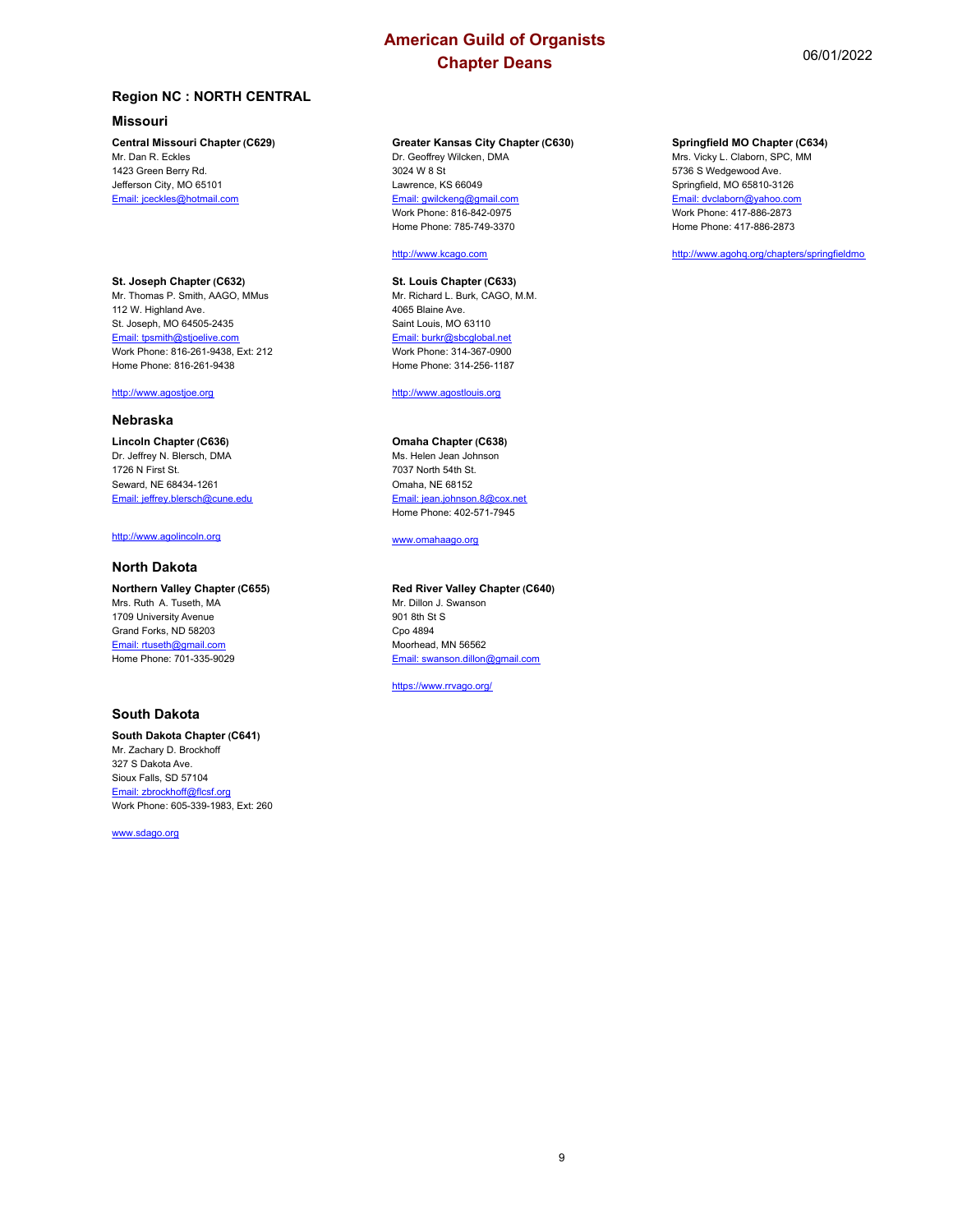## **Wisconsin**

## **Chippewa Valley Chapter (C650)**

Ms. Elaine F. Mann, FAGO, MM 738 W. Spruce St. Chippewa Falls, WI 54729 Email: egfmann@gmail.com Home Phone: 715-723-3162

agohq.org/chapters/chippewavalley/

## **Northeast Wisconsin Chapter (C646)**

Vashni F. Seitzer, CAGO, BM 5424 Quarry Dr Pulaski, WI 54162 Email: vseitzer1@gmail.com Home Phone: 920-822-7585

<https://www.newago.org/>

#### **Madison Chapter (C644)**

Ms. Deborah R. Krauss Smith, BME vocal N4512 Cold Springs Rd. Monroe, WI 53566 Email: deb@coldspringsroad.com Home Phone: 608-328-4838 Fax: 608-325-6042

#### <http://www.madisonacm.org/>

## **Riverland Chapter (C643)**

Ms. Sarah Nestingen, MM 111 Vernon Street Westby, WI 54667 Email: nestisar@gmail.com Home Phone: 608-633-2899

<https://www.agohq.org/chapters/riverland/>

#### **Milwaukee Chapter (C645)**

Mrs. Audrey Timm-Rhinehart, CAGO 667 Evergreen Dr. Hartford, WI 53027 Email: musicministry@stkiliancong.org Work Phone: 262-673-4831, Ext: 7405 Home Phone: 262-670-9566

#### <http://www.agomilwaukee.org>

**Wisconsin River Chapter (C647)** Mr. Daniel Larson 1311 Brown St. Wausau, WI 54403 Email: conductorman62@yahoo.com Work Phone: 715-261-2000 Home Phone: 715-842-2110

agohq.org/chapters/wisconsinriver/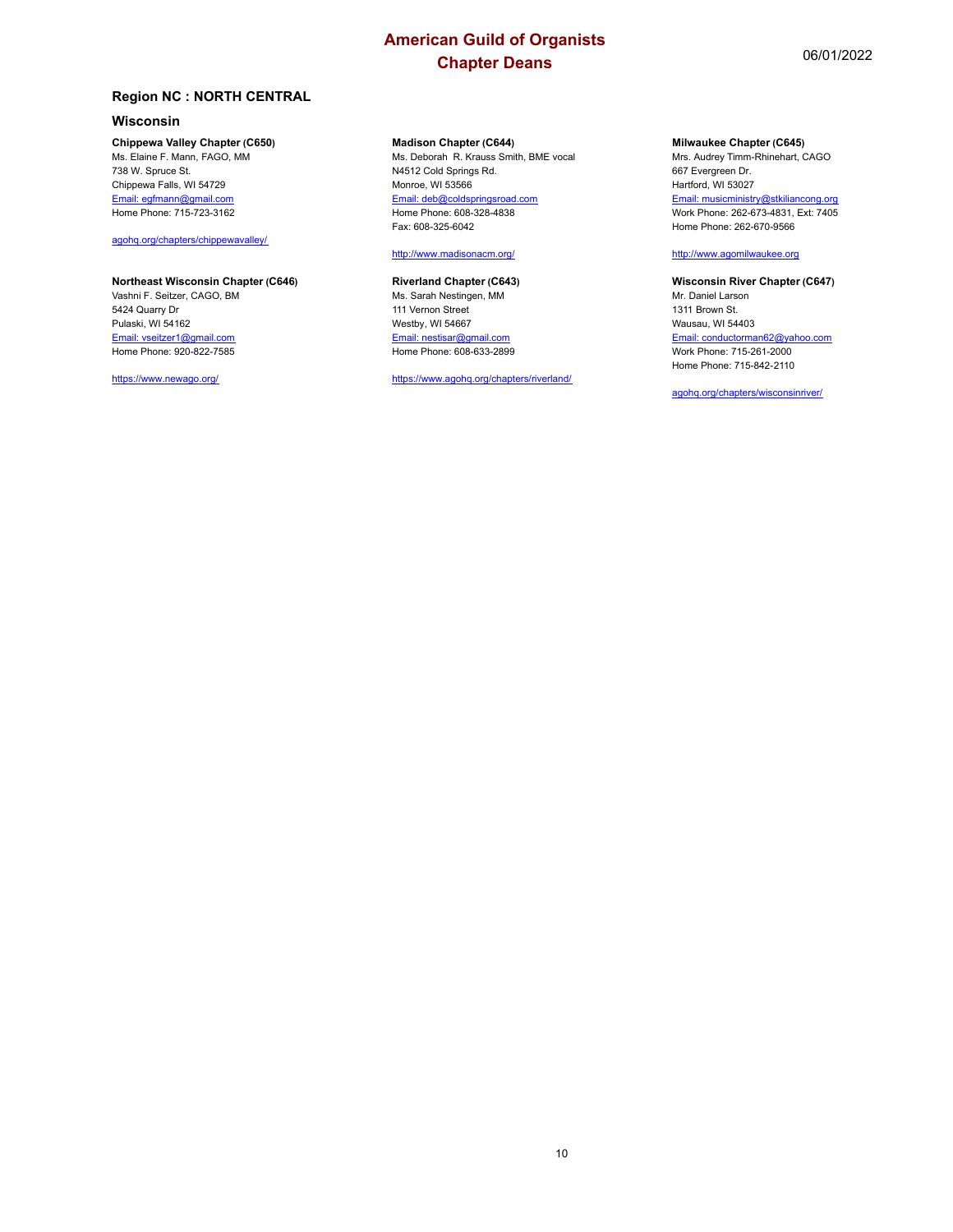## **Region NE : NORTHEAST**

## **Connecticut**

#### **Fairfield West Chapter (C102)**

Mr. Oyeniran Oyedeji, MA 163 South Street, Apt. 29 Danbury, CT 06810 Email: oyeniranoyedeji@immanueldanbury.org Work Phone: 203-748-3320, Ext: 129

<http://www.fairfieldwestago.org>

#### **Greater Hartford Chapter (C103)** Miss Michelle Horsley, BM, MM 18 Warrenton Ave (first floor) Hartford, CT 06105 Email: michellejhorsley@gmail.com Home Phone: 727-776-2465

<http://www.HartfordAGO.org>

## **Northeastern Connecticut Chapter (C105)**

Ms. Marilee M. Morse PO Box 141 Danielson, CT 06239-0141 Email: marilee.morse@me.com Home Phone: 860-556-4816

### <http://www.northeasternctago.org>

### **Maine**

## **Bangor Chapter (C108)**

Dr. Daniel S. Pyle, DMA, MM, BM, PO Box 140 34 Oak Grove Road Mount Desert, ME 04660 Email: danielspyle@gmail.com Work Phone: 207-288-4215

<http://www.agohq.org/chapters/bangor>

## **Greater Bridgeport Chapter (C101)**

Mr. Daniel Brownell, BM, MME 23 Carriage Drive Wallingford, CT 06492 Email: dabrownell@comcast.net Work Phone: 203-535-8775 Home Phone: 203-535-8775

#### <http://greaterbridgeportago.org>

## **New Haven Chapter (C190)**

Mr. Caesar T. Storlazzi, BA, MM 194 Fountain St. New Haven, CT 06515-1902 Email: AveCesare@aol.com Work Phone: 203-787-4195 Home Phone: 203-387-8988 Fax: 203-436-9767

#### <https://newhavenago.org/>

## **Waterbury Chapter (C107)**

Mr. Ronald Ebrecht, MM, DES 254 Everit Street New Haven, CT 06511-1309 Email: ronald.ebrecht@yale.edu Home Phone: 203-675-4473

<http://www.waterburyago.org>

## **Portland ME Chapter (C109)**

Mr. Matthew K. Emkey 156 High Street Portland, ME 04101 Email: matt.emkey@gmail.com Work Phone: 207-775-2301 Home Phone: 207-387-3299

<http://www.agoportlandmaine.com>

## **Greater Bridgeport Chapter (C101)**

Frank R. Zilinyi, BMus, M.M. 69 Harbor Ave, Apt C3 Bridgeport, CT 06605-3177 Email: frank.zilinyi@yahoo.com Home Phone: 203-642-9313

## <http://greaterbridgeportago.org>

#### **New London County Chapter (C104)** Dr. Matthew N. Provost, DMus, MM, BM 10 LaSalette Drive Brooklyn, CT 06234 Email: matthew.n.provost@gmail.com Work Phone: 860-942-2123 Home Phone: 860-942-2123

<https://www.agohq.org/new-london/>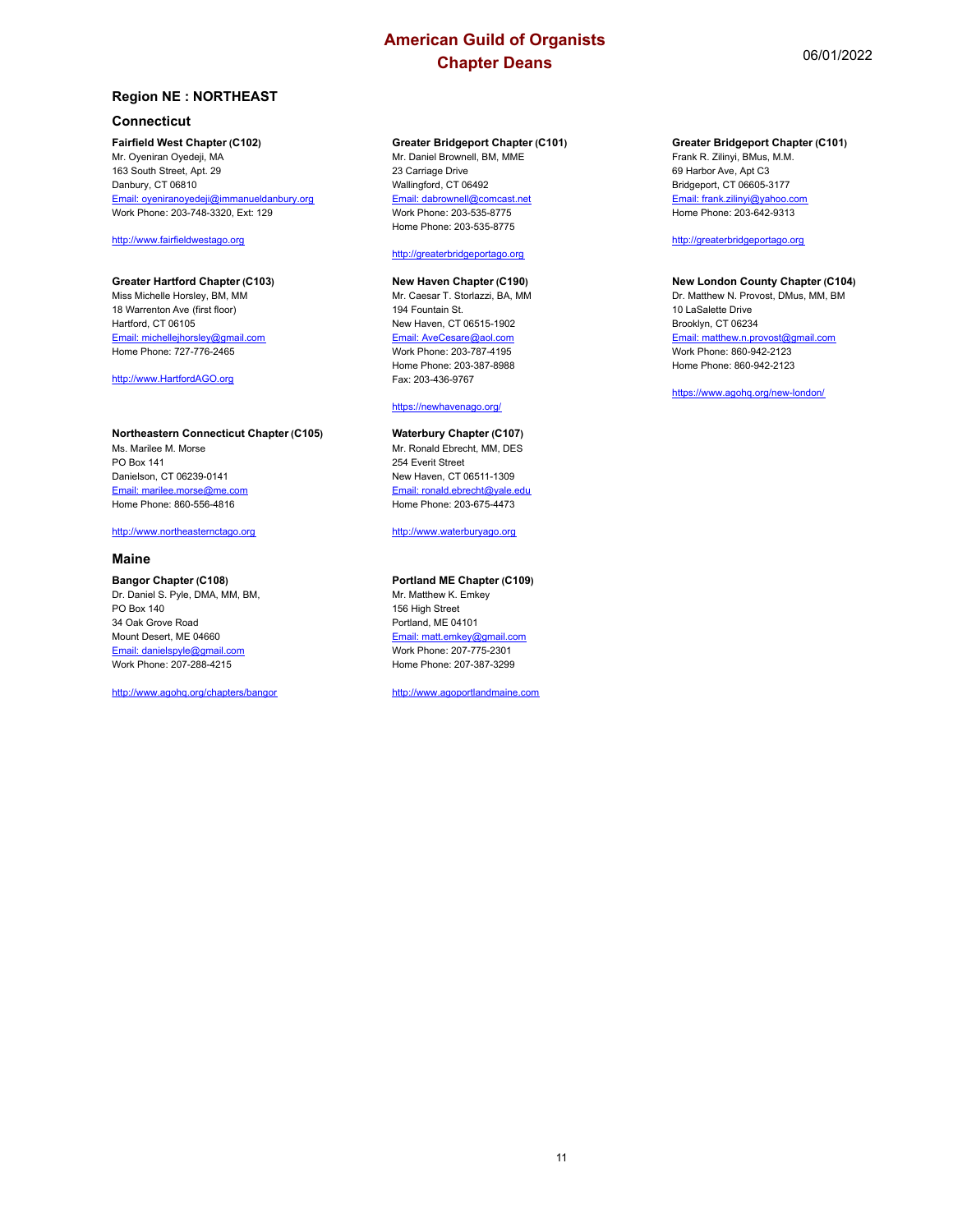## **Massachusetts**

**Berkshire Chapter (C110)**

Mr. Matthew O. Thomas, MA 277 Franklin Street 3-C North Adams, MA 01247 Email: matt.thomas4767@gmail.com Home Phone: 917-685-4675

<http://berkshireago.org>

#### **Merrimack Valley Chapter (C114)** Dr. Hugh Hinton, CAGO, ChM, DMA 473 Washington St

Winchester, MA 01890 Email: hugh.hinton@verizon.net

<http://www.merrimackago.com/>

## **Worcester Chapter (C116)**

Mr. Jonathan Bezdegian, DMA 19 Cutler Rd. Paxton, MA 01612 Email: jonathan.bezdegian@gmail.com Home Phone: 508-612-8957

<http://www.worcesterago.org>

#### **New Hampshire**

**New Hampshire Chapter (C118)** Ms. Laura V. Belanger, AAGO, ChM, B.M. 167 Currier Rd Hill, NH 03243 Email: laura.bela@icloud.com

<http://www.nhago.org>

## **Boston Chapter (C111)**

Mr. Jeremy S. Bruns, CAGO, MMus, PC 325 Massachusetts Ave Arlington, MA 02474 Email: jsbruns426@me.com

<http://www.bostonago.com>

#### **Southeastern Massachusetts Chapter (C112)**

Dr. Steven G. Young, AAGO, DMA 68 Briarwood Dr. Taunton, MA 02780-3754 Email: s1young@bridgew.edu Work Phone: 508-531-2043 Home Phone: 508-823-0504

[https://www.facebook.com/American-Guild-of-Organists-Southe](https://www.facebook.com/American-Guild-of-Organists-Southeastern-MA-Chapter-1632336303698443/)

#### **Cape Cod and the Islands Chapter (C113)**

Ms. Deborah E. Gemma, MM, BM 5 Watson Drive Mashpee, MA 02649 Email: debgem1325@yahoo.com Work Phone: 508-548-3863

## <http://www.capeandislandsago.org/>

## **Springfield MA Chapter (C115)**

Ms. Martha Sienkiewicz 760 Pochassic Rd. Westfield, MA 01085-1519 Email: martha@sienkiewicz.org Work Phone: 413-734-9268 Home Phone: 413-568-8033

www.agospringfieldma.org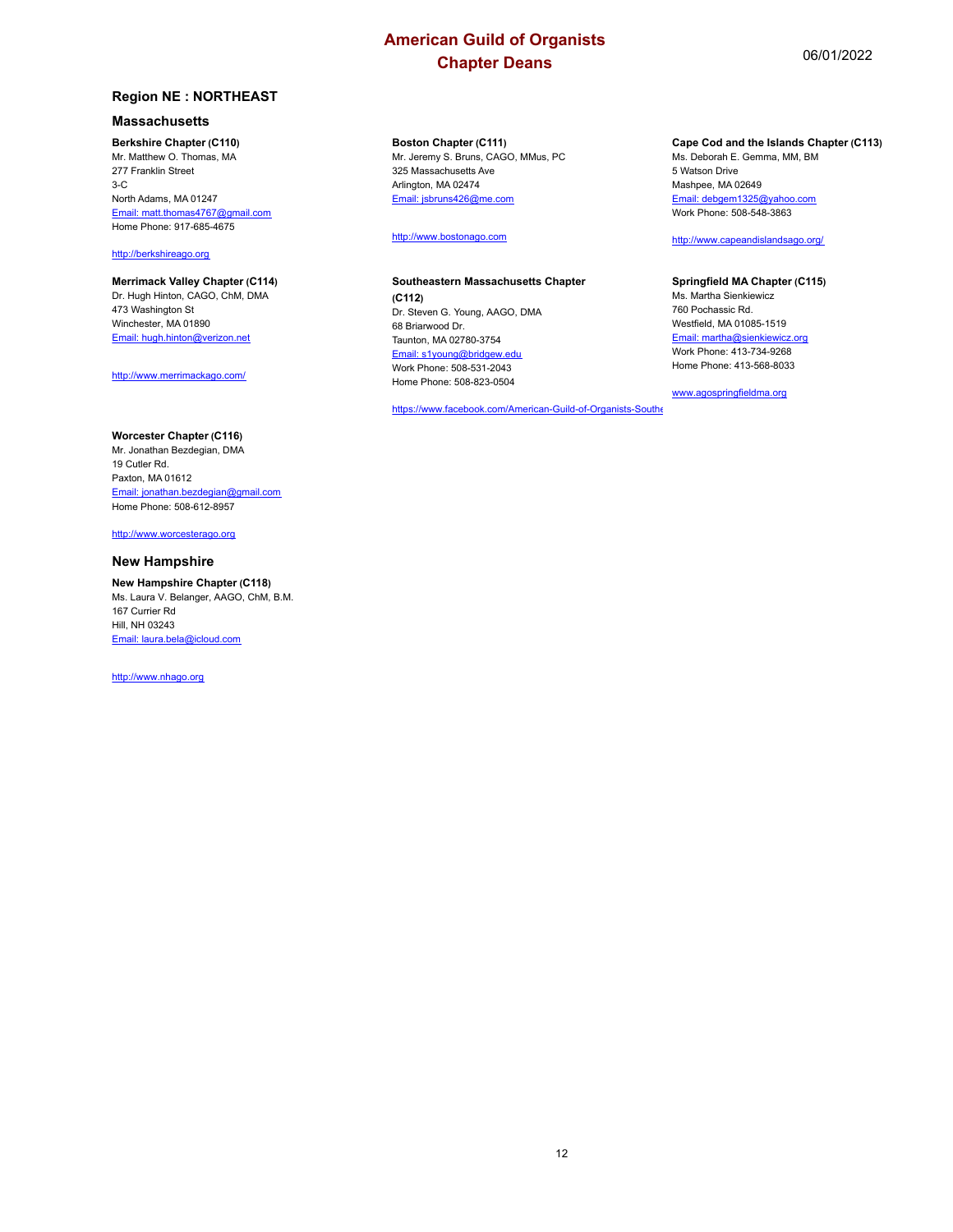## **Region NE : NORTHEAST**

## **New York**

## **Binghamton Chapter (C220)**

Mr. John Holt 1025 Reynolds Rd. #L-10 Johnson City, NY 13790 Email: jholt@stny.rr.com Home Phone: 607-770-9865

#### <http://www.binghamtonago.org/>

#### **Central Hudson Valley Chapter (C209)** Dr. Laura Ramsey Russell, DMA 98 Ferris Lane Poughkeepsie, NY 12603 Email: laurarus629@gmail.com Work Phone: 845-452-8220 Home Phone: 845-232-8601

## <http://www.chvago.org>

#### **Chemung Valley Chapter (C225)** Dr. Daniel LaBar, DMA 353 Lovell Ave. Elmira, NY 14905-1233 Email: dlabar001@yahoo.com Home Phone: 607-317-8578

#### <https://www.agohq.org/chemungvalley/>

**Nassau Chapter (C211)** Ms. Elizabeth M. Bailey, CAGO, BSacredMusic 37 Chestnut St. Garden City, NY 11530 Email: emb158@aol.com Work Phone: 516-731-4220 Home Phone: 516-248-8447

#### <http://www.nassauago.org/>

**Queens Chapter (C213)** Mr. James V. Millen, BMus 118 Fenway Rockville Centre, NY 11570 Email: jzillen@yahoo.com Home Phone: 516-766-2893

[http://www.queensnyago.org/](http://www.queensnyago.org/
)

**St. Lawrence River Chapter (C230)** Mr. Kyle P. Ramey, BMus 240 Flower Avenue East Watertown, NY 13601-4048 Email: music@trinitywatertown.org Work Phone: 315-788-6290, Ext: 23 Home Phone: 315-782-4869

#### **Westchester County Chapter (C218)**

Mr. Tyrell Lundman, SPC, BMus, MSM 209 Garth Rd Apt 4N Scarsdale, NY 10583 Email: craighall127@yahoo.com

<http://www.agowestchester.org>

#### **Brooklyn Chapter (C208)**

Mr. Gary Di Franco, MA 318 Maple St. Brooklyn, NY 11225-5111 Email: gaggy1@hotmail.com Work Phone: 718-268-6143

[http://www.brooklynago.org](http://www.brooklynago.org
)

**Central New York Chapter (C223)** Mr. Stephen Best 1605 Genesee St. Utica, NY 13501 Email: steve@stevebest.net

**Eastern New York Chapter (C226)** Ms. Susan K. Lohnas, SPC, BA, MBA

2314 Cayuga Road Niskayuna, NY 12309 Email: slohnas@nycap.rr.com Home Phone: 518-372-7018

#### www.enyago.org

**New York City Chapter (C212)** Mr. James G. Kennerley, MA, MM, FRCO 29 Mount Auburn Street Cambridge, MA 02138 Email: jameskennerley@me.com Work Phone: 207-553-4363

## <http://www.nycago.org>

#### **Rochester Chapter (C229)**

Mr. James F. Kealey, MM 154 S Fitzhugh Street Apartment 3 Rochester, NY 14608 Email: jameskealey@me.com Home Phone: 585-309-2068

## <http://agorochester.org>

**Suffolk Chapter (C216)** Mr. Paul E. Elsener 50 Amityville St. Islip Terrace, NY 11752-1306 Email: elsenerp@verizon.net Work Phone: 631-724-3886 Home Phone: 631-581-7111

<https://www.suffolkliago.org/>

#### **Buffalo Chapter (C221)**

Mr. Jeffrey A. Seekins 27 Harding Ave. Lockport, NY 14094-6408 Email: jeffseekins@roadrunner.com Work Phone: 716-433-5981 Home Phone: 716-439-4727 Fax: 716-434-6498

#### www.buffaloago.org

**Chautauqua Chapter (C224)** Mrs. Donna L. Gatz, MMusic 4113 Cemetery Hill Rd. Randolph, NY 14772-9689 Email: dontz19@windstream.net Home Phone: 716-358-4507

## **Ithaca Chapter (C233)**

Barbara W. Adler, SPC, DMA 205-A North Sunset Drive Ithaca, NY 14850 Email: barbara.adler@gmail.com

#### <https://i-ago.org/>

**Peconic Chapter (C234)** Mr. Thomas W. Bohlert, FAGO, MMus 102A Flaggy Hole Rd. East Hampton, NY 11937 Email: thbohlertfirstpres@hotmail.com

#### **St. Lawrence River Chapter (C230)**

Ms. Sondra Goldsmith Proctor, B.A., MEd 5930 County Route 24 Canton, NY 13617-3469 Email: sondragoldsmithproctor@gmail.com Work Phone: 315-229-5630

**Syracuse Chapter (C231)** Mr. Joshua Corcoran 156 Forrest Way Camillus, NY 13031 Email: joshuakcorcoran@gmail.com Work Phone: 315-488-8490

<http://www.syracuseago.org/>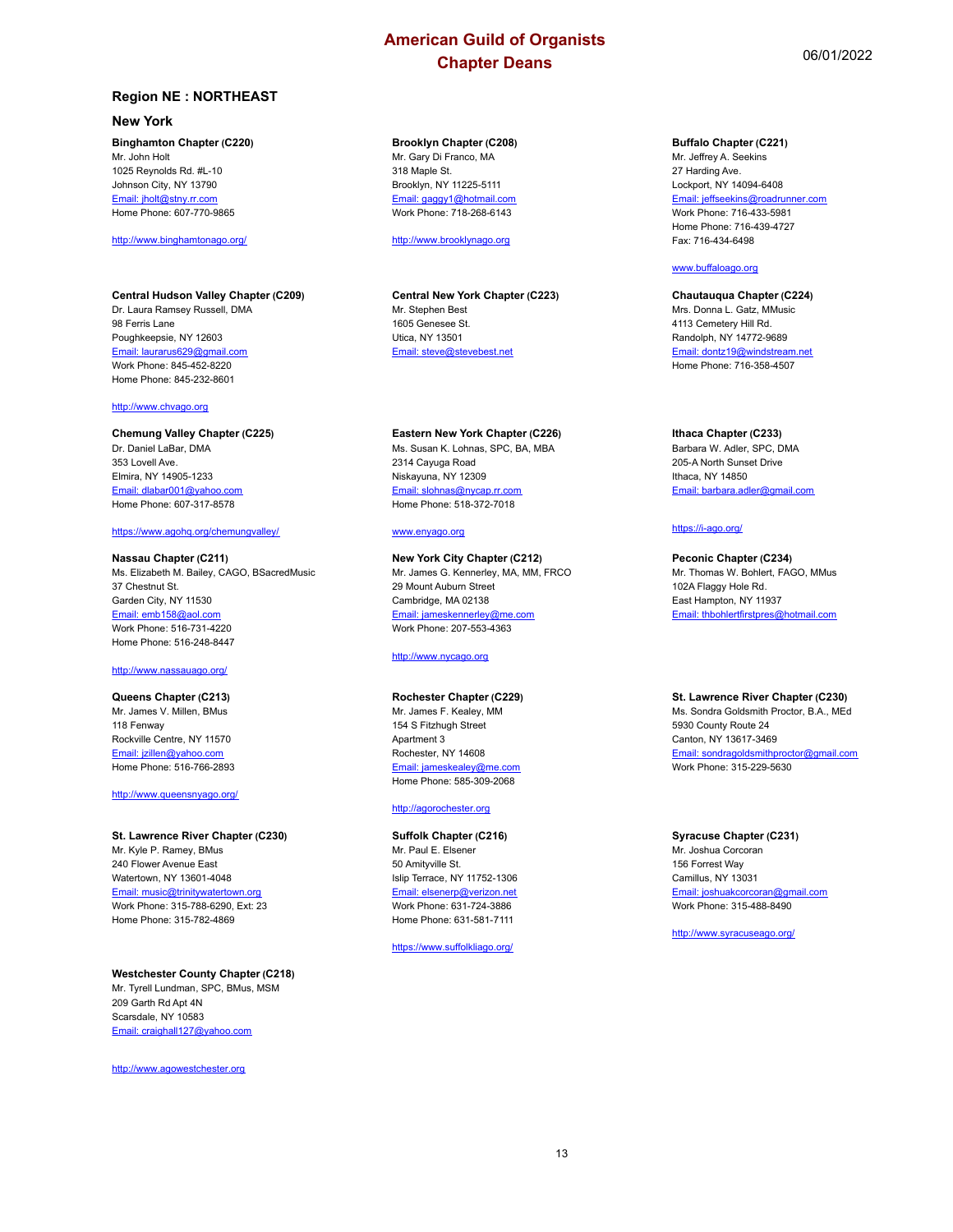## **Rhode Island**

**Rhode Island Chapter (C119)** Ms. Gigi Mitchell-Velasco, CAGO, MM 184 Amherst St. Providence, RI 02909 Email: Pipeorganlady22@gmail.com Home Phone: 401-521-4681

## <http://www.riago.org>

## **Vermont**

**Vermont Chapter (C121)** Ms. Marilyn J. Polson 31 Beacon Hill Chelsea, VT 05038 Email: polsonmarilyn@gmail.com Work Phone: 802-728-5849 Home Phone: 802-685-7725

## <http://www.vtago.org>

## **International**

**European Chapter (C210)** Dr. Johan Hermans Pulvennestraat 41A Hasselt, B-3500 Belgium Email: j.h.o@skynet.be Work Phone: +32-477-720148 Home Phone: +32-477-720148

www.agoeurope.eu

**Finland Chapter (C126)** Dr. Kalle I. S. Toivio, DMA 1809 Kings Hwy. 3rd Fl. Brooklyn, NY 11229-1351 Email: kalletoivio@gmail.com Work Phone: 212-866-1500

<https://www.agohq.org/finland/>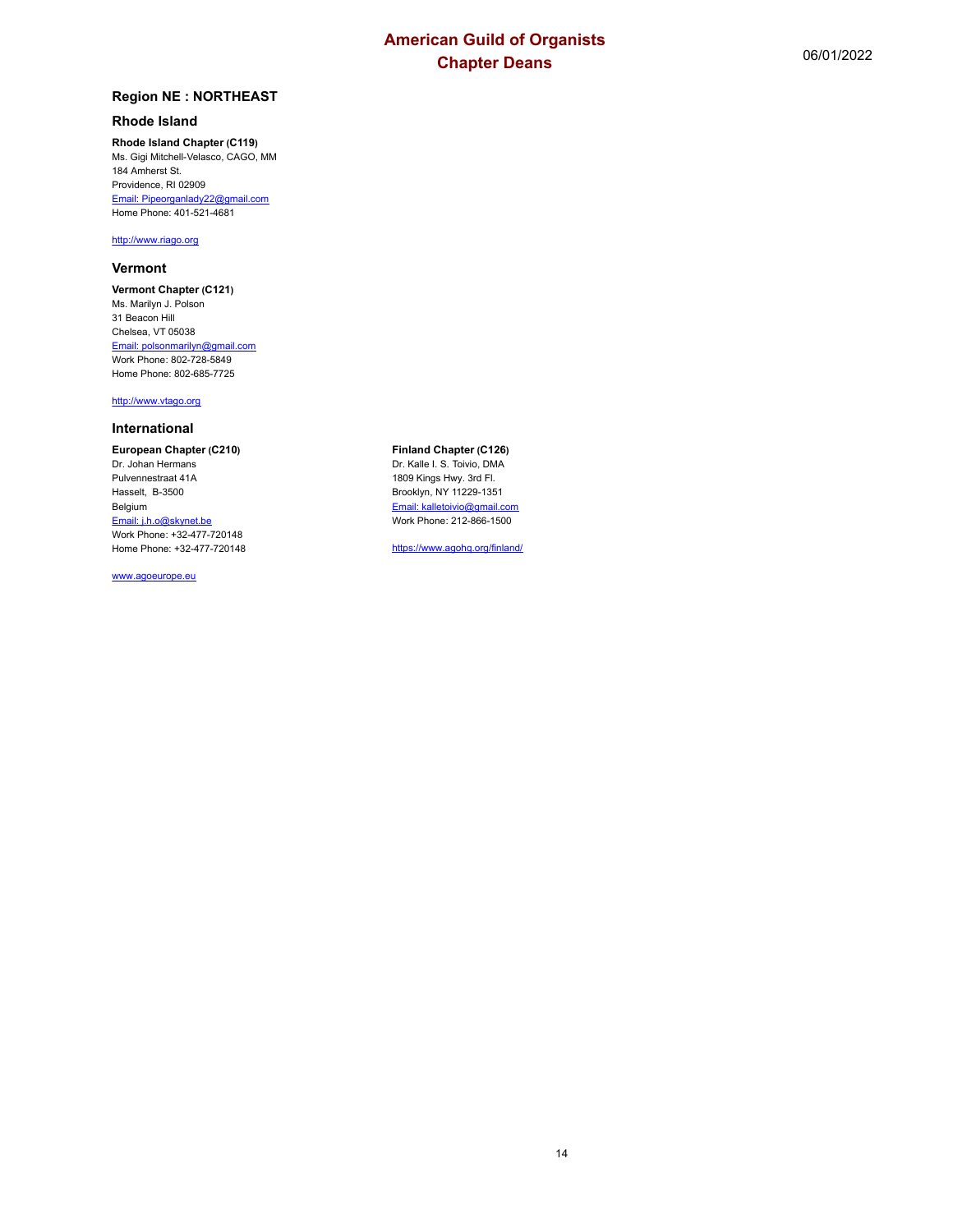## **Region SE : SOUTHEAST**

#### **Alabama**

### **Birmingham Chapter (C401)**

Ms. Sherelyn Breland 229 Oak Forest Dr. Pelham, AL 35124 Email: brel513@bellsouth.net Home Phone: 205-664-1373

### <http://www.birminghamago.org/>

**Mobile Chapter (C403)** Dr. Randall C. Sheets, DMA 10 Westminster Way Mobile, AL 36608 Email: randallcsheets@gmail.com Work Phone: 251-342-1550 Home Phone: 251-414-3510

<https://www.agohq.org/chapters/mobile>

#### **Florida**

#### **Central Florida Chapter (C408)**

Mr. Michael J. Petrosh, III, CAGO, BA, MM 480 N. Orange Ave. Apt. 201 Orlando, FL 32801 Email: mpetrosh3@gmail.com

## <http://CFAGO.org>

#### **Gainesville Chapter (C457)**

Dr. Laura R. Ellis, DMA 4609 Nw 20th Dr. Gainesville, FL 32605 Email: lrellis@ufl.edu Work Phone: 352-273-3181 Home Phone: 352-692-5823

#### <http://www.agohq.org/chapters/gainesville>

**Palm Beach County Chapter (C419)** Ms. Jan Fulford, BA, M.Ed 170 Kings Way Royal Palm Beach, FL 33411 Email: fulfordj@aol.com

## <http://www.agohq.org/chapters/palmbeachcounty>

**Southwest Florida Chapter (C416)** Mr. John Renfroe, BMus 2721 SW 21st Place Cape Coral, FL 33914 Email: johnlrenfroe@gmail.com Work Phone: 239-995-0133

#### <https://agoswfl.org/>

### **Tallahassee Chapter (C412)** Joseph C. Kraus, PhD

1324 N. Duval Street Tallahassee, FL 32303-5513 Email: jkraus@fsu.edu Work Phone: 850-644-3428 Home Phone: 850-509-8072

<http://www.tallahasseeago.org>

## **Dothan-Wiregrass Chapter (C456)**

Mr. Edward Montgomery, BMus 109 N. Bell St. Dothan, AL 36303 Email: genemontgomery90@yahoo.com Home Phone: 334-794-5763

#### **Montgomery Chapter (C404)**

Mr. Raymond Johnson, SPC, JD 640 S. McDonough St. Montgomery, AL 36104 Email: AGOMontg@gmail.com Work Phone: 334-265-8731 Home Phone: 334-281-2795 Fax: 334-832-1051

## **Clearwater Chapter (C414)**

Dr. Shawn Thomas, DMA 455 Missouri Ave Largo, FL 33770 Email: wsthomas1988@gmail.com Work Phone: 727-585-9969

#### <http://www.clearwaterago.org>

#### **Jacksonville Chapter (C409)** Mr. Brandon M. Smith, BA, MM 9800 Touchton Rd Apt 1231 Jacksonville, FL 32246

Email: brandon@brandonmsmith.us Work Phone: 904-733-1811

### <http://www.jaxago.org>

**Pensacola Chapter (C411)** Mr. Kenneth A. Karadin, BMus, MSM 1118 N. Baylen St. Pensacola, FL 32501-2602 Email: ccpns@aol.com

#### <https://www.pensacola-ago.org/>

### **Space Coast Chapter (C465)** Dr. Jerry F. Davidson, AAGO, ChM, PhD, MSM 808 Hunters Creek Dr. Melbourne, FL 32904 Email: jfd112@gmail.com

#### <http://www.agospacecoast.org/>

#### **Tampa Chapter (C422)**

Ms. Sylvia A. Chai, CAGO, B.A., M.A. 11222 Bloomington Dr. Tampa, FL 33635 Email: agio@aol.com Work Phone: 813-390-0911 Home Phone: 813-855-5189 Fax: 813-891-1744

<https://ago-tampa.org/>

#### **Greater Huntsville Chapter (C402)**

Dr. Esther Kim, DMA 4805 Canterwood Drive Owens Cross Road, AL 35763 Email: esther.kim@fbchsv.org Work Phone: 256-428-9400

<https://www.agohsv.org/>

## **Fort Lauderdale Chapter (C415)**

Mr. Edward T. Schell, III, BME, MChMus 800 Cypress Grove Drive # 310 Pompano Beach, FL 33069 Email: edwardschell49@gmail.com

#### <http://www.agohq.org/chapters/fortlauderdale>

#### **Miami Chapter (C418)**

Mr. Luis J. Cuza, BMus 2711 Indian Mound Road Coral Gables, FL 33134 Email: licuza@gmail.com Work Phone: 305-446-9950, Ext: 308

#### <http://www.agomiami.org>

#### **Sarasota-Manatee Chapter (C421)**

Mrs. Amy L. Cerniglia, B.M., M.M. 441 Salt Meadow Cir. #104 Bradenton, FL 34208 Email: amycerniglia@gmail.com Home Phone: 985-290-2081

#### www.agosm.org

#### **St. Petersburg Chapter (C420)** Mr. Myles Hayden, BMus, MSM 1835 21st Ave North, Upper Unit St. Petersburg, FL 33713 Email: myles.hayden.organist@gmail.com Work Phone: 727-644-6534

#### <http://www.stpetersburgago.com>

## **Treasure Coast Chapter (C466)**

Mr. Jack C. VanderPlate, CAGO, BA, BD, MDiv 3014 SW Savona BLVD Port St Lucie, FL 34953 Email: jvdplate@gmail.com Work Phone: 941-778-1686 Home Phone: 772-579-7851

<https://tccago.org/>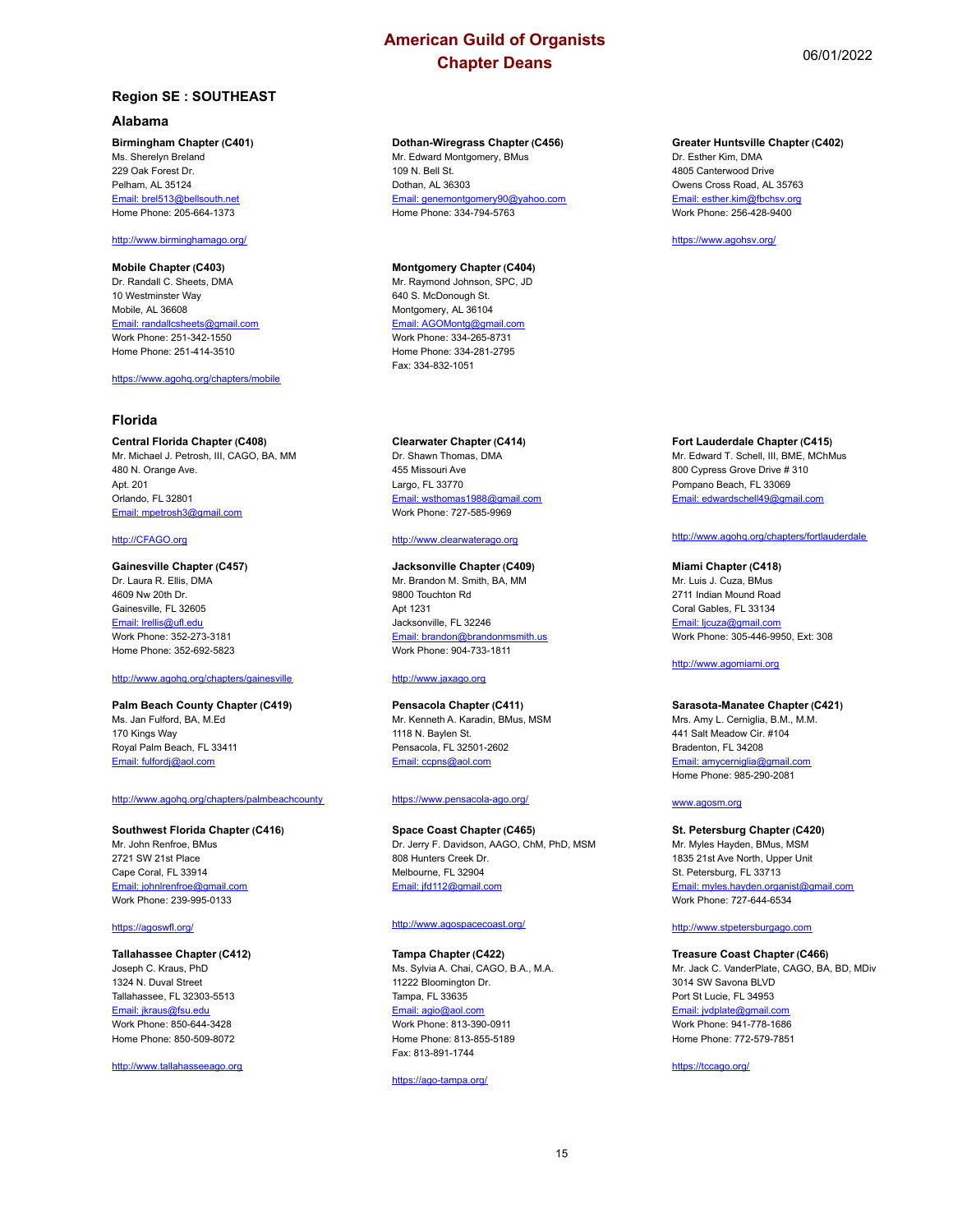## **Region SE : SOUTHEAST**

## **Georgia**

**Atlanta Chapter (C423)** Mr. Peter H. Waggoner, BM, MM 5679 Fairwood Dr NW Acworth, GA 30101-4675 Email: phw52380@outlook.com

#### <http://www.agoatlanta.org>

**Macon Chapter (C426)** Mr. Jonathan A. Poe, MMus PO Box 1505 Macon, GA 31202 Email: jonathan.a.poe@me.com Work Phone: 478-745-0427

<http://agohq.org/macon/>

## **Mississippi**

**Jackson Chapter (C429)** Ms. Janette E. Sudderth 1429 Autumn Oaks Dr. Jackson, MS 39211-2110 Email: cello1685@hotmail.com Home Phone: 601-206-8870

<http://www.agocal.org>

#### **North Carolina**

**Blue Ridge Chapter (C478)** Mr. Timothy Shepard, CAGO, BM, MSM 325 N Broad St. Brevard, NC 28712 Email: tshepard@BrevardFUMC.org Work Phone: 828-883-9025 Home Phone: 828-883-9025 Fax: 828-885-2347

#### <https://blueridgeago.org/>

## **Durham-Chapel Hill Chapter (C435)**

Maria Francisco, PhD 608 1/2 Watts Street Durham, NC 27701 Email: mariaefrancisco@gmail.com

#### <https://www.dchago.org/>

#### **Piedmont NC Chapter (C436)** Dr. John Cummins, DMA 817 Chancy Lane Winston-Salem, NC 27104 ail: JCummCCC@aol.com Work Phone: 336-723-4394, Ext: 1401

<http://www.piedmontncago.org>

## **Augusta Chapter (C424)**

Mr. Keith E. Shafer 712 Riverfront Dr Augusta, GA 30901 Email: kshafer@saintpauls.org Work Phone: 706-724-2485, Ext: 215 Home Phone: 706-826-1464

#### <https://www.agohq.org/augusta/>

**Northeast Georgia Chapter (C497)** Dr. John T. Coble, DM 320 Ashbrook Ln. Athens, GA 30605 Email: jcoble@alumni.iu.edu Work Phone: 706-543-4338 Home Phone: 770-312-8864

**Oxford-University of Mississippi Chapter (C463)** Ray Smithee, BMus, MM PO Box 485 Greenwood, MS 38935 Email: fpcmusic@firstgreenwood.net Work Phone: 662-453-4680 Home Phone: 662-451-5368

## **Central North Carolina Chapter (C433)**

Dr. Mark Andersen, PhD 205 E. Elizabethtown Rd. Lumberton, NC 28358 Email: emarka@mac.com Work Phone: 910-739-3717

<https://cnccago.org/>

## **East Carolina Chapter (C454)**

Mr. Christopher Pharo 800 Heath St, Apt 9 Greenville, NC 27858 Email: pharo8858@gmail.com Home Phone: 252-939-0688

### www.ecago.org

**Western North Carolina Chapter (C438)** Mr. Tate C. Addis, MMus 5 Oak Street Asheville, NC 28801 Email: taddis@fbca.net Work Phone: 828-252-4781 Home Phone: 316-200-2277

<http://www.wnc-ago.org>

#### **Columbus GA Chapter (C425)**

Mr. Rick Mcknight 11 Linden Point Columbus, GA 31904 Email: rickmcknight3@gmail.com Work Phone: 706-324-4264 Home Phone: 706-660-8033

## <http://agocolumbusga.org/>

**Savannah Chapter (C427)** Miss Susan H. Wilson, MCM First Presbyterian Church 520 Washington Avenue Savannah, GA 31405 Email: susan@savannahfpc.org

<https://www.agosavannah.org/>

#### **South Mississippi Chapter (C430)** Ms. Kay Guiles, BM, MM 199 Thomas Creek Rd. Petal, MS 39465 Email: KGuiles@aol.com

## **Charlotte Chapter (C434)**

Mr. Mark W. Johanson 7422 Aragorn Lane Charlotte, NC 28212 Email: markwjohanson@gmail.com Work Phone: 704-366-1595

<http://www.charlotteago.org>

## **Fayetteville-Sandhills Area Chapter (C468)**

Mrs. Donna Davenport, BMus, MA 310 Farley Place Fayetteville, NC 28303 Email: threesajoy@aol.com

#### <https://www.agohq.org/sandhills/>

#### **Wilmington Chapter (C455)** Mr. C. Gregory Gore, BA-Mus 140 Chadwick Ave. Wilmington, NC 28401 Email: Chawk92@aol. Work Phone: 910-686-4041 Home Phone: 910-251-7967

<http://www.agohq.org/wilmington>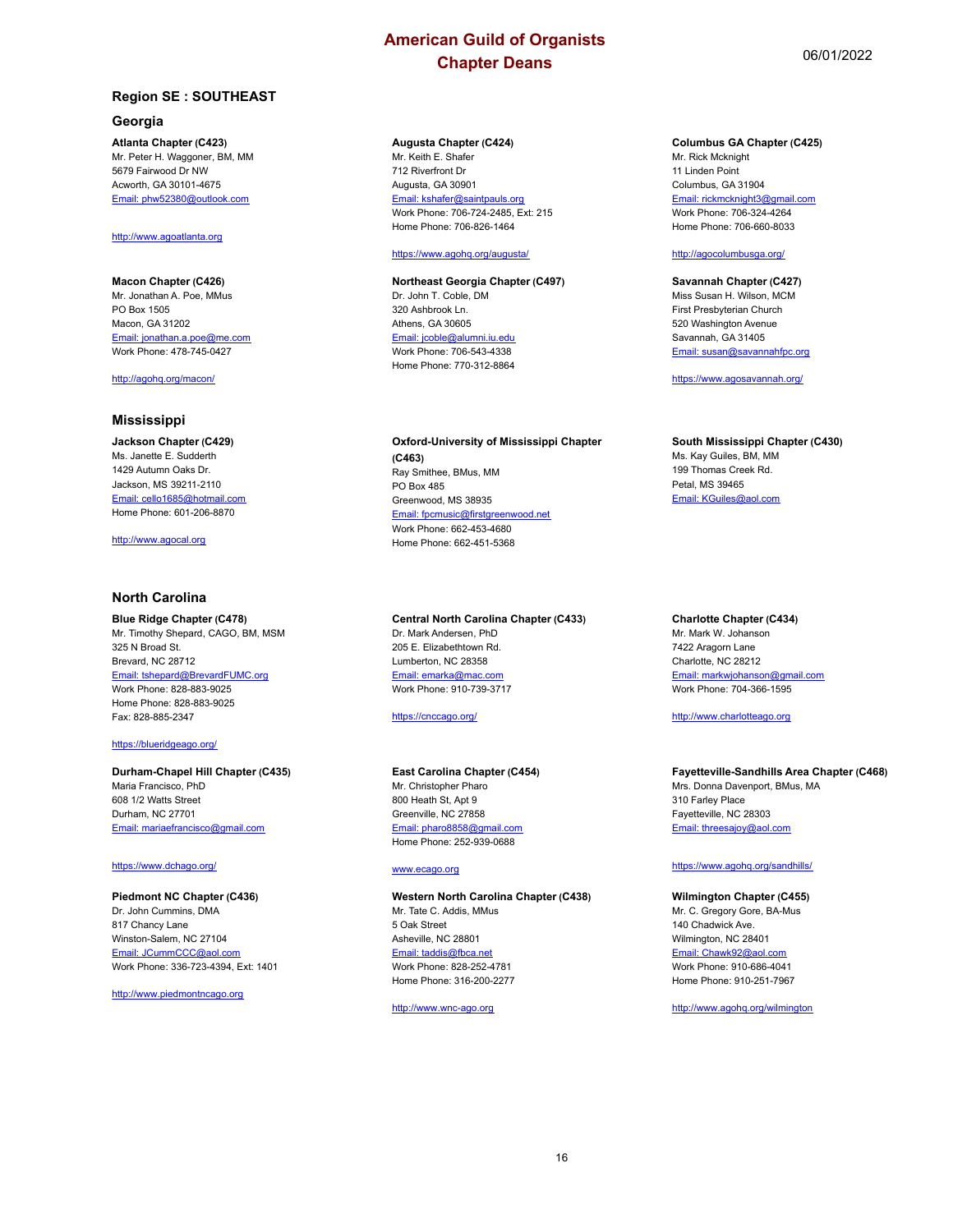## **Region SE : SOUTHEAST**

## **South Carolina**

#### **Charleston Chapter (C442)**

Mrs. Katherine T. Holland, M Div 737 Bantry Circle Charleston, SC 29414 Email: k8ieholland@gmail.com

## <http://agocharleston.org>

**Greater Columbia SC Chapter (C443)** Mr. Gregory H. Stone, SPC 3319 Devereaux Rd. Columbia, SC 29205-1918 Email: gstone@sc.rr.com Work Phone: 803-359-7993 Home Phone: 803-609-5124

#### <http://www.columbiaago.org>

#### **Spartanburg Chapter (C446)** Mr. Steven J. Nadeau, MA, PhD 942 Nantahala Drive

Chesnee, SC 29323 Email: funeralpro@aol.com Work Phone: 864-582-0674 Home Phone: 864-578-0148

#### www.spartanburgago.org

#### **Tennessee**

## **Chattanooga Chapter (C447)**

Dr. Sarah C. Harr, FAGO 3535 Dell Trail Chattanooga, TN 37411 Email: sarahharr@ymail.com Home Phone: 901-486-3700

#### <http://www.agochattanooga.org>

## **Nashville Chapter (C452)**

Dr. Woosug Kang, BM, MM, DM 3913 Murphy Rd Nashville, TN 37209 Email: woosug.kang@stgeorgesnashville.org Work Phone: 615-385-2150, Ext: 254 Home Phone: 812-327-3011

#### <http://www.nashvilleago.org>

#### **International**

**Barbados Chapter (C469)** Mr. Julian Bowen #48 Apt 3 Husbands Crescent Barbados, W.I. Email: julian.mgbowen@gmail.com Work Phone: 2464326269 Home Phone: 2465712938

#### **Grand Strand Chapter (C462)**

Ms. Roberta Rowland-Raybold, CAGO, BMus 4210 Coquina Harbour Dr., Apt. A-8 Little River, SC 29566 Email: rowlandraybold3@gmail.com Home Phone: 607-282-2350

#### <http://www.agograndstrand.org/>

#### **Greenville Chapter (C444)**

Dr. Ed Dunbar, DMA 10 Kendal Green Greenville, SC 29607-1509 Email: edunbar@bju.edu Work Phone: 864-370-1800, Ext: 2770

www.greenvilleago.org

#### **Greater Anderson Chapter (C464)**

Mr. Steve Grant, BMus P O Box 13584 Anderson, SC 29624 Email: millhouse1835@aol.com Home Phone: 864-221-9388

#### agohq.org/chapters/greateranderson/

## **Low Country Chapter (C461)**

Mr. Jeffrey W. Harbin, M.Mus. 4230 Sage Drive Beaufort, SC 29907 Email: jeffreywharbin@yahoo.com Work Phone: 843-522-1712, Ext: 214

lcagochapter.org

## **Knoxville Chapter (C450)**

Jason Overall 413 Cumberland Avenue Knoxville, TN 37902 Email: joverall@stjohnscathedral.org

## www.agoknoxville.org

#### **Northeast TN-Southwest VA Chapter (C449)** Mr. Nicholas Andrews 1013 East Main Street Jonesborough, TN 37659 Email: nicholastrentandrews@gmail.com Work Phone: 423-926-8141

www.netnswvaago.org

## **Nairobi Chapter (C470)**

Dr. Duncan Miano Wambugu Kabarak University, School of Music Main Campus, PO Private Box 20157 Kenya Email: duncan.miano@gmail.com Home Phone: 254722570111

#### **Memphis Chapter (C451)**

Dr. Kelly Kramer, CAGO, DMA 806 Normal Circle Memphis, TN 38111-6764 Email: drkelly14@me.co Work Phone: 901-725-2707

#### <http://www.agomemphis.org>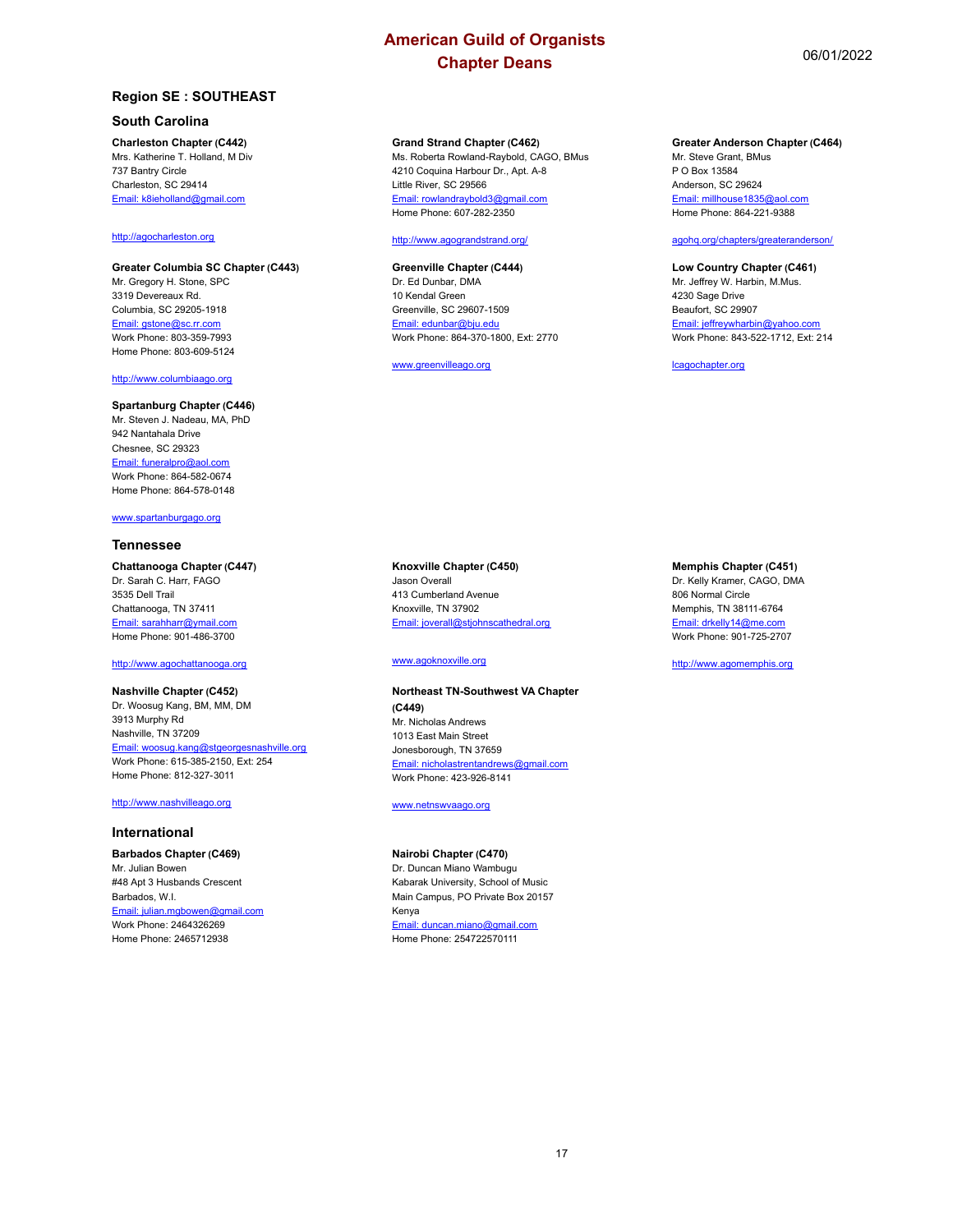## **Region SW : SOUTHWEST**

## **Arkansas**

**Central Arkansas Chapter (C701)** Mr. Charles Robert Bidewell, SPC 7 Edenfield Cove Little Rock, AR 72212-2667 Email: bbidewell@sbcglobal.net

## <http://www.cacago.org>

## **Colorado**

**Colorado Springs Chapter (C601)** Daniel L. Foster, SPC, BMus, MMus 820 E Cucharras St Colorado Springs, CO 80903-3622 Email: dlivingston917@gmail.com Work Phone: 719-234-0351

## <http://www.agohq.org/chapters/coloradosprings>

## **Louisiana**

**Baton Rouge Chapter (C406)** Mr. David T. Summers, BM 16633 Highland Club Ave Baton Rouge, LA 70817 Email: dtsummers330@gmail.com

#### **New Mexico**

**Albuquerque Chapter (C704)** Ms. Nancy B. Granert 8100 Wyoming Blvd NE Ste M4, #789 Albuquerque, NM 87113 Email: nbgranert@gmail.com Home Phone: 505-300-9174

<http://www.agoabq.org>

#### **Oklahoma**

**Cimarron Chapter (C728)** Mr. Micheal R. Crockett, MM 4311 S Yale Ave Tulsa, OK 74135 Email: crockettmicheal@yahoo.com Home Phone: 918-964-9147

#### **Fort Smith Chapter (C702)** Mr. Tim Hess

2901 S. 36th St. Fort Smith, AR 72903 Email: timothyhess@hotmail.com Work Phone: 479-461-7086 Home Phone: 479-649-0284

#### **Denver Rocky Mountain Chapter (C602)**

Ms. Billie A. Busby Smith, MMUSIC 330 Humboldt St. Denver, CO 80218-3934 Email: bilbuzbee@comcast.net Work Phone: 303-322-9122 Home Phone: 303-871-0630

<https://www.agodrmc.org/>

#### **New Orleans Chapter (C407)**

Mr. Jarrett R. Follette, M. Mus. 2919 Saint Charles Avenue New Orleans, LA 70115 Email: jarrettfollette@cccnola.org Work Phone: 504-895-6602

<http://www.agonola.org>

#### **Las Cruces Chapter (C734)**

Lynn Moorer, BM, MA, JD 3865 Mondale Loop Las Cruces, NM 88005 Email: lmoorer@windstream.net

<http://www.lascrucesago.org>

## **Oklahoma City Chapter (C706)**

Mr. Nolan P. Reilly, MMus 2924 Woodcrest Creek Drive Norman, OK 73071 Email: nolanpatrickreilly@gmail.com Home Phone: 405-596-1186

<http://www.okcago.org>

#### **Northwest Arkansas Chapter (C703)**

Dr. Carol J. Nave, SPC, DMA 3802 SW RichSmith Road #305 Bentonville, AR 72713 Email: carolnave@yaho Home Phone: 713-443-6922

#### <http://www.agohq.org/chapters/northwestarkansas>

#### **Tri-State Chapter (C603)**

Ms. Elizabeth Ogg, BMus, M.Ed. 50436 County Road 13 Wellington, CO 80549 Email: dean.tristate.ago@gmail.com Home Phone: 970-897-2706

www.tristateago.org

#### **North Louisiana Chapter (C725)**

Mr. Elbert Ray Peebles, B.A., M.M. 842 Mccormick St. Shreveport, LA 71104 Email: toccatabwv@aol.com Work Phone: 318-424-7771, Ext: 125 Home Phone: 318-865-9997

## **Tulsa Chapter (C708)**

Mr. Joseph Arndt, BM, MM 4200 S. Atlanta Place Tulsa, OK 74105 Email: jarndt@sjtulsa.org Work Phone: 918-742-7381

<http://tulsaago.org/>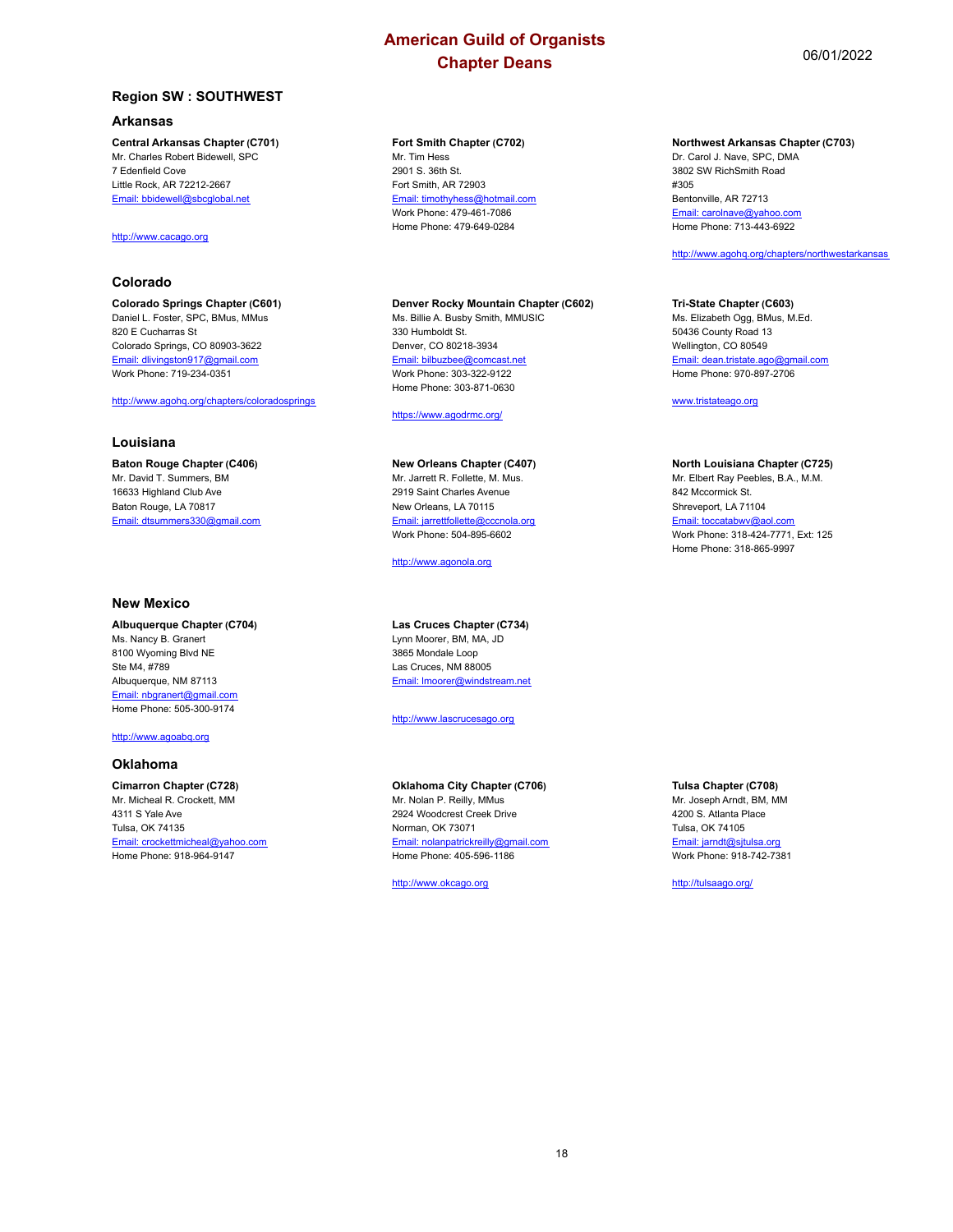## **Region SW : SOUTHWEST**

## **Texas**

**Alamo Chapter (C718)** Mr. Mark S. Marty, AAGO, BM, BMus, MM 618 Serenade Dr. San Antonio, TX 78216-3437 Email: markmartyorgan@gmail.com Work Phone: 210-226-6254 Home Phone: 210-663-8573

## www.alamoagosatx.org

**Beaumont Chapter (C730)** Mr. W. Chris Richter, BA 7625 Colonial Drive Beaumont, TX 77707 Email: wchrisrichter@gmail.com Home Phone: 409-842-4301

**Corpus Christi Chapter (C720)** Meaghan King, DMA 5526 Kenith Cir Corpus Christi, TX 78413 Email: meaghankking@gmail.com Home Phone: 813-310-4406

#### **Houston Chapter (C722)**

Mr. James J. Roman, III, BMus, MA 3919 Essex Ln, Apt 208 Houston, TX 77027 Email: jamesjroman@gmail.com

ago-houston.org

## **Amarillo Chapter (C726)**

Ms. Cindy Good 9803 River Rd. Amarillo, TX 79108 Email: Cynthiasmusic@aol.com Work Phone: 806-679-2883 Home Phone: 806-383-5667

**Brazos Valley Chapter (C731)** Ms. Laurine E. Marlow, CAGO, ChM 1217 Orr St. College Station, TX 77840 Email: l-marlow@verizon.net Work Phone: 979-845-8697 Home Phone: 979-693-8141

#### **Dallas Chapter (C709)**

Chris S. Brunt, MM 1808 Briar Creek Cir. Garland, TX 75044 Email: cbrunt7@netzero.net Work Phone: 214-733-1659 Home Phone: 214-733-1659

## <https://dallasago.wordpress.com/>

**Lubbock Chapter (C713)** Mr. Darryl Berry 15303 County Road 2140 Lubbock, TX 79423 Email: Darryl55Berry@yahoo.com Work Phone: 806-762-6300 Home Phone: 806-783-0783

<http://www.agohq.org/chapters/lubbock>

**Austin Chapter (C719)** Dr. Melanie Randall, AAGO, DMA 5503 Research Dr. #5212 San Antonio, TX 78240 Email: musicmel.rand@gmail.com Home Phone: 801-682-5167

#### <http://www.agoaustin.org>

#### **Central Texas Chapter (C716)**

E. Wayne Bachus, ChM 700 N. 9th St. Temple, TX 76501 Email: wbachus@aol.com Work Phone: 254-742-2630 Fax: 254-742-2645

## **Fort Worth Chapter (C712)**

Dr. Beverly A. Howard, DMA 1600 Texas St, Apt 21003 Fort Worth, TX 76102 Email: howardbann@aol.com

### <http://www.fortworthago.org>

**Victoria Crossroads Chapter (C740)** Mr. Keith H. Cox, SPC, CPA, CISA 614 Brocton Street Victoria, TX 77904 Email: khc3662@gmail.com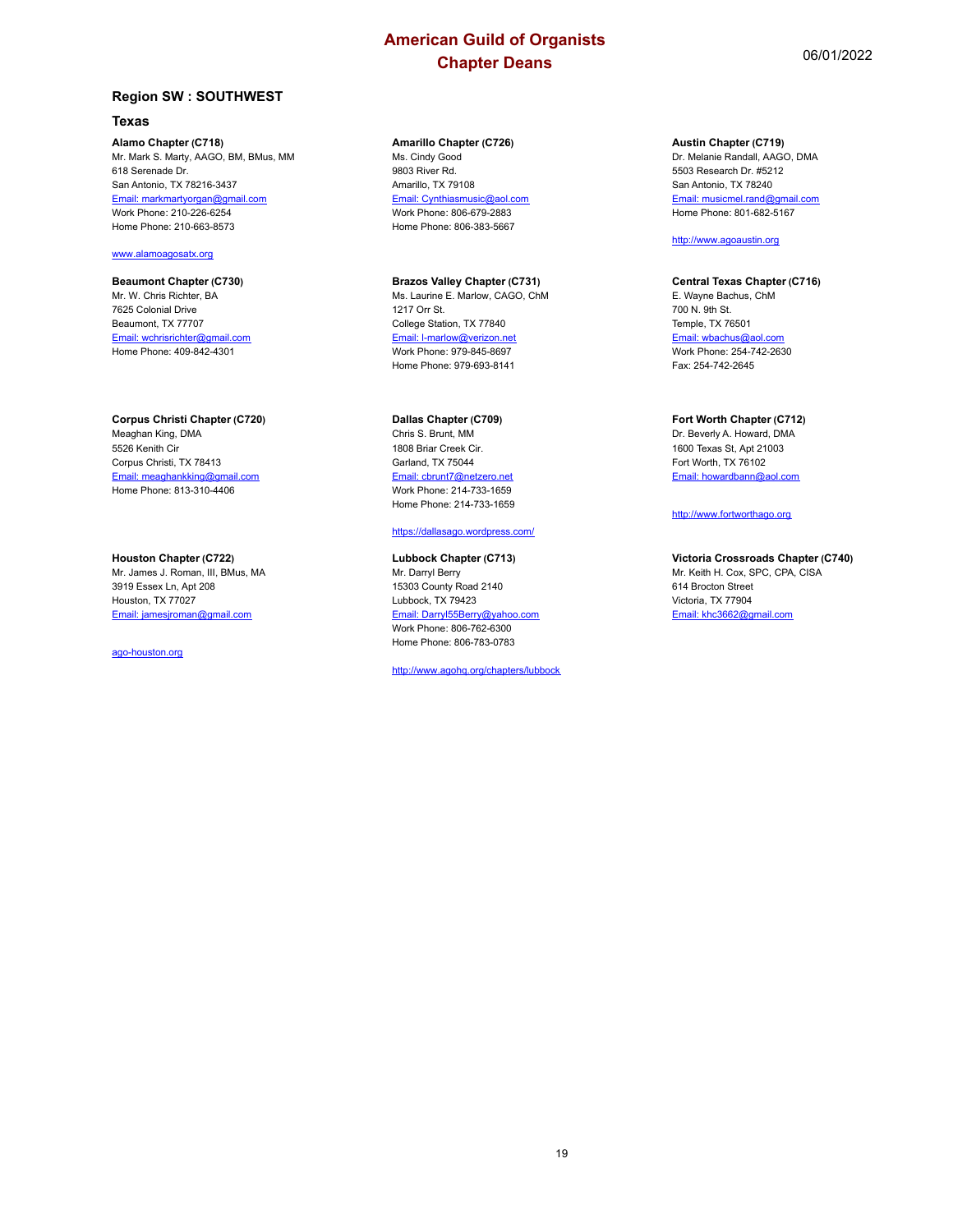## **Region WE : WEST**

#### **Arizona**

**Central Arizona Chapter (C901)** Mr. Gary E. Quamme, MM 8122 W Acoma Drive Peoria, AZ 85381 Email: gary.quamme@me.com Home Phone: 480-788-3522

## <http://www.cazago.org>

## **California**

**Central Coast Chapter (C934)** Mr. Leonard G. Lutz 545 Jay Ct. Nipomo, CA 93444-5612 Email: lglutz@gmail.com Home Phone: 805-459-3625 Fax: 805-931-0844

## <http://www.agohq.org/chapters/centralcoast>

**Los Angeles Chapter (C915)** Mr. Nelson H. Dodge, MBA 13222 Albers Pl Sherman Oaks, CA 91401 Email: nelson@churchkeyboard.com Home Phone: 818-468-9870

#### <http://www.laago.org>

**Palomar Chapter (C918)** Dr. Michael D. Munson, DMA 2323 Sandy Lane Vista, CA 92081 Email: michael.m@hotmail.com Work Phone: 760-744-1150, Ext: 2316 Home Phone: 760-727-9230

#### www.agopalomar.org

**Sacramento Valley Chapter (C907)** Dr. Ryan Enright, DMA 915 Fulton Ave. APT 450 Sacramento, CA 95825 Email: ryanenright13@gmail.com

## <https://www.sacvalleyago.org/>

**San Joaquin Valley Chapter (C909)** Mr. Cactus Harris, MA 5733 N. 5th St. Fresno, CA 93710 Email: cactussamharris@gmail.com

#### <http://www.sjvago.org>

#### **Ventura County Chapter (C930)**

Dr. Adan A. Fernandez, DMA 217 N. Linda Terrace Covina, CA 91723 Email: adan.fernandez@yahoo.com Home Phone: 626-512-9109

<http://www.agohq.org/chapters/venturacounty>

## **Southern Arizona Chapter (C903)**

Ms. Janet P. Tolman, BMus 5266 N. Tigua Dr. Tucson, AZ 85704-3740 Email: tolman@wvcnet.com Work Phone: 520-327-1116 Home Phone: 520-888-3173

## <https://saago.org/>

**Kern County Chapter (C913)** Mrs. Carolyn M. Hill, SPC, BA 2000 Talisman Drive Bakersfield, CA 93304 Email: skipandcarolyn@sbcglobal.net Home Phone: 661-831-9514

<http://www.agohq.org/chapters/kerncounty>

#### **Orange County Chapter (C916)** Ms. Lois J. Holdridge, CAGO, BM, MA 3711 Potrero Dr. Fullerton, CA 92835 Email: ljholdridge@earthlink.net Home Phone: 714-870-1154

#### ocago.org

**Redwood Empire Chapter (C906)** Mr. Paul Blanchard, Jr. 1412 Highland Circle Healdsburg, CA 95448 Email: pauleblanchard@gmail.com Home Phone: 415-350-1525

## <https://www.redwoodempireago.org/>

#### **San Diego Chapter (C921)**

Dr. D. Christopher Cook, D.W.S. 4111 Mt. Abraham Ave. San Diego, CA 92111-3111 Email: chris@christophercook.us Work Phone: 858-531-0983 Home Phone: 858-279-0793

#### <http://www.agosd.org>

**San Jose Chapter (C910)** Dr. Susan P. Snook-Luther, PhD 12525 Quito Rd. Saratoga, CA 95070 Email: spsl@sonic.net Home Phone: 408-205-1299

#### <http://www.agosanjose.org>

**Long Beach Chapter (C914)** Dr. Hyunju Hwang, DMA 415 Paseo del Mar Palos Verdes Estates, CA 90274 Email: eszzseesz@gmail.com Home Phone: 213-550-9093

#### <https://www.lbago.org/>

**Palo Alto/Peninsula Chapter (C935)** Ms. Jin kyung Lim, DMA 2661 Newhall Street Santa Clara, CA 95050 Email: jin.jsbach@gmail.com Home Phone: 669-342-4780

## <http://www.papenago.org>

**Sacramento Valley Chapter (C907)** Dr. Lars Gjerde, DMA 20 Somer Ridge Dr Roseville, CA 95661 Email: lars@larsgjerde.com

#### <https://www.sacvalleyago.org/>

#### **San Francisco Chapter (C908)**

Susanne Rommel, PhD, MBA 6451 Melville Drive Oakland, CA 94611 Email: susanne.rommel@sbcglobal.net Home Phone: 510-531-5594

## <http://www.sfago.org>

#### **Sequoia Chapter (C911)**

Ms. Julieann Craven 1090 Stewart St. Fortuna, CA 95540 Email: jkamicraven@yahoo.com Home Phone: 707-502-0004

<http://www.agohq.org/chapters/sequoia>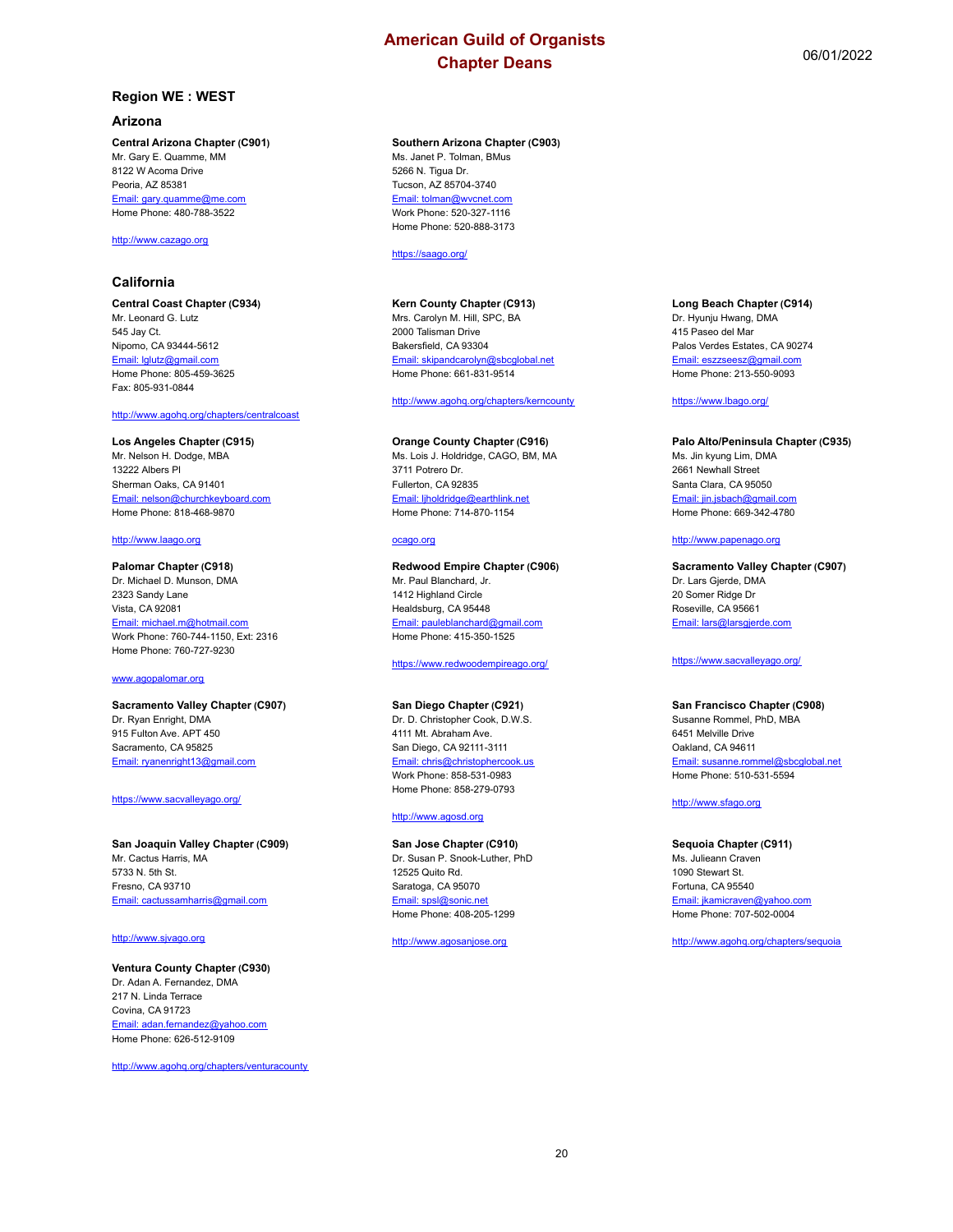#### **Hawaii**

#### **Hawaii Chapter (C923)**

Ms. Margaret A. Lloyd 46-090 Konohiki St., #3413 Kaneohe, HI 96744-6102 Email: Margaret@Lloyd7.com Work Phone: 808-941-0957 Fax: 808-941-9124

#### <http://www.agohawaii.org/>

#### **Idaho**

**Brigham Young Univ.-Idaho Chapter (C822)** Mr. Caleb Lyons 582 Legacy Lane Rexburg, ID 83440 Email: lyons.caleb7@gmail.com Home Phone: 801-635-5666

### **Montana**

**Great Falls Chapter (C817)** Ms. Joan B. Schmidt 405 Park Dr N Apt 4d Great Falls, MT 59401-2355 Email: joan13schmidt13@gmail.com Work Phone: 406-453-1411

## **Nevada**

**Southern Nevada Chapter (C925)** Mr. Steven R. Wright 11325 Jasper Grove Ave Las Vegas, NV 89138 Email: steverw822@gmail.com Home Phone: 801-554-5458

<http://sncago.org>

#### **Oregon**

**Eugene Chapter (C805)** Mr. Brad Schultz, MM 1920 Tarpon St Eugene, OR 97401 Email: brad.s.schultz@gmail.com

#### <http://www.agoeugene.org>

Home Phone: 541-482-3075

#### **Southern Oregon Chapter (C808)** Margaret R. Evans, DMA 1250 Greenmeadows Way Ashland, OR 97520-3680 Email: mevans@mind.net

#### <http://www.agohq.org/chapters/southernoregon>

## **Utah**

**Salt Lake City Chapter (C927)** Mr. John K. Rice, SPC, JD 9838 Jordan Ridge Road South Jordan, UT 84095 Email: jkr1364@msn.com

<http://www.slcago.org>

#### **Eastern Idaho Chapter (C818)** Dr. Daniel D. Kerr, FAGO, DMA 210 West 4th South

Rexburg, ID 83460-1210 Email: kerrd@byui.edu Home Phone: 208-496-4964

<http://www.agohq.org/chapters/easternidaho>

#### **Missoula Chapter (C803)**

Dr. Nancy Cooper, CAGO, DMA 435 East Beckwith Avenue Missoula, MT 59801 Email: nancy.cooper@umontana.edu Work Phone: 406-243-6880

<http://agohq.org/chapters/missoula>

#### **Yellowstone Chapter (C804)**

Mr. Timothy Bell 415 N. Montana Ave. Bozeman, MT 59715 Email: timothybell3@earthlink.net Work Phone: 406-570-0666

<https://www.agohq.org/chapters/yellowstone/>

## **Portland OR Chapter (C806)**

Ms. Susan R. Reiser, BMus, MA 9975 SW Hawthorne Lane Portland, OR 97225 Email: srwerner.reiser@gmail.com Work Phone: 503-646-0629 Home Phone: 503-297-3564

<http://www.portlandago.org>

## **Salem Chapter (C807)**

Ms. Susan Johnson, MM 4156 Bluff Avenue SE Salem, OR 97302 Email: susan.johnson.mm@gmail.com Home Phone: 503-881-4746

**Utah Valley Chapter (C928)** Ms. Miranda Wilcox, PhD

1898 N 1160 W Provo, UT 84604 Email: miranda\_wilcox@byu.edu Work Phone: 801-422-3339 Home Phone: 574-323-4037

### <http://www.uvago.org>

21